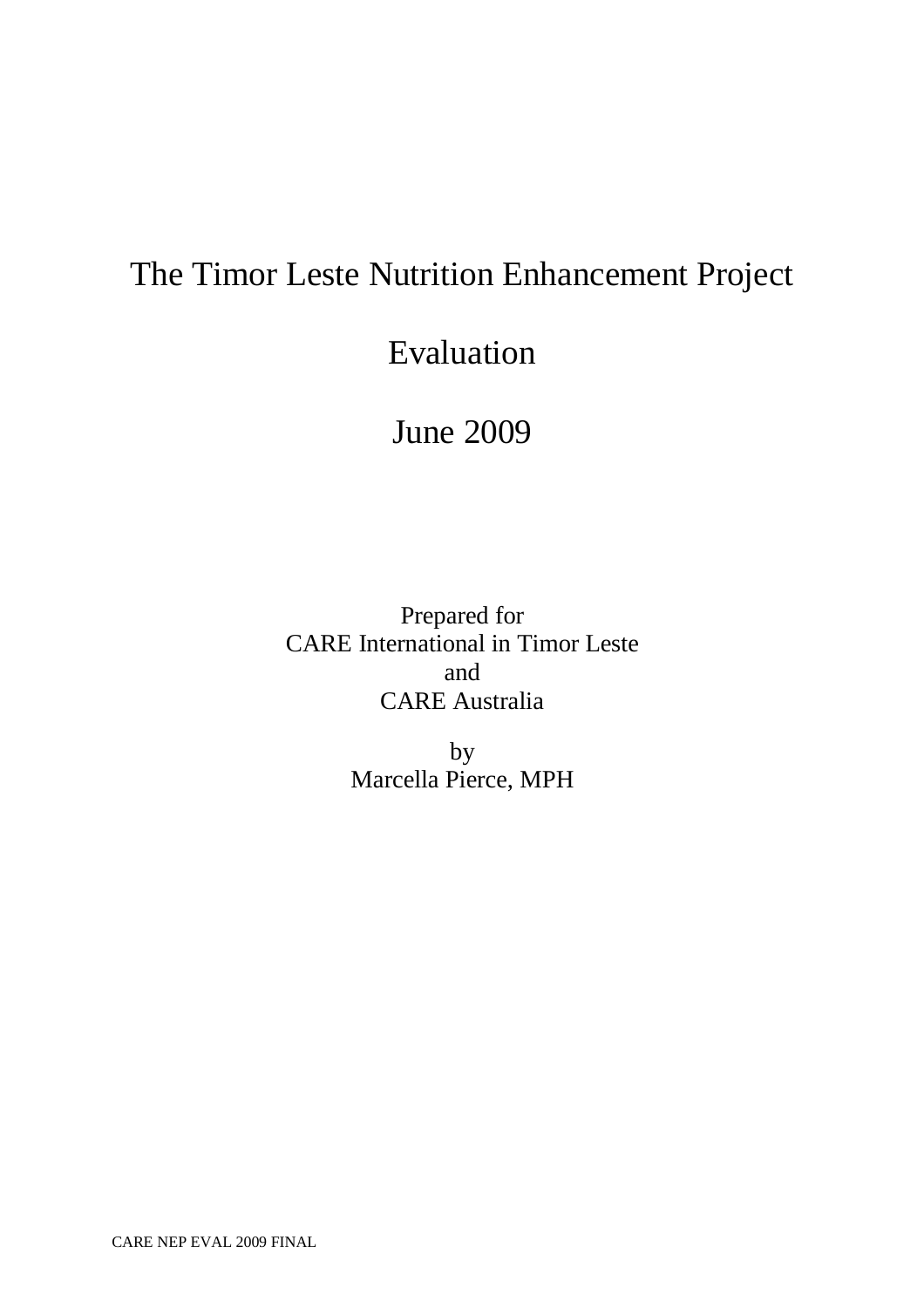| <b>Communication with CARE</b>                                         |  |
|------------------------------------------------------------------------|--|
|                                                                        |  |
|                                                                        |  |
| Health department opinions about the importance and role of the PSF 16 |  |
|                                                                        |  |
|                                                                        |  |
|                                                                        |  |
|                                                                        |  |
|                                                                        |  |
|                                                                        |  |
|                                                                        |  |
|                                                                        |  |
|                                                                        |  |
|                                                                        |  |

# **Table of Contents**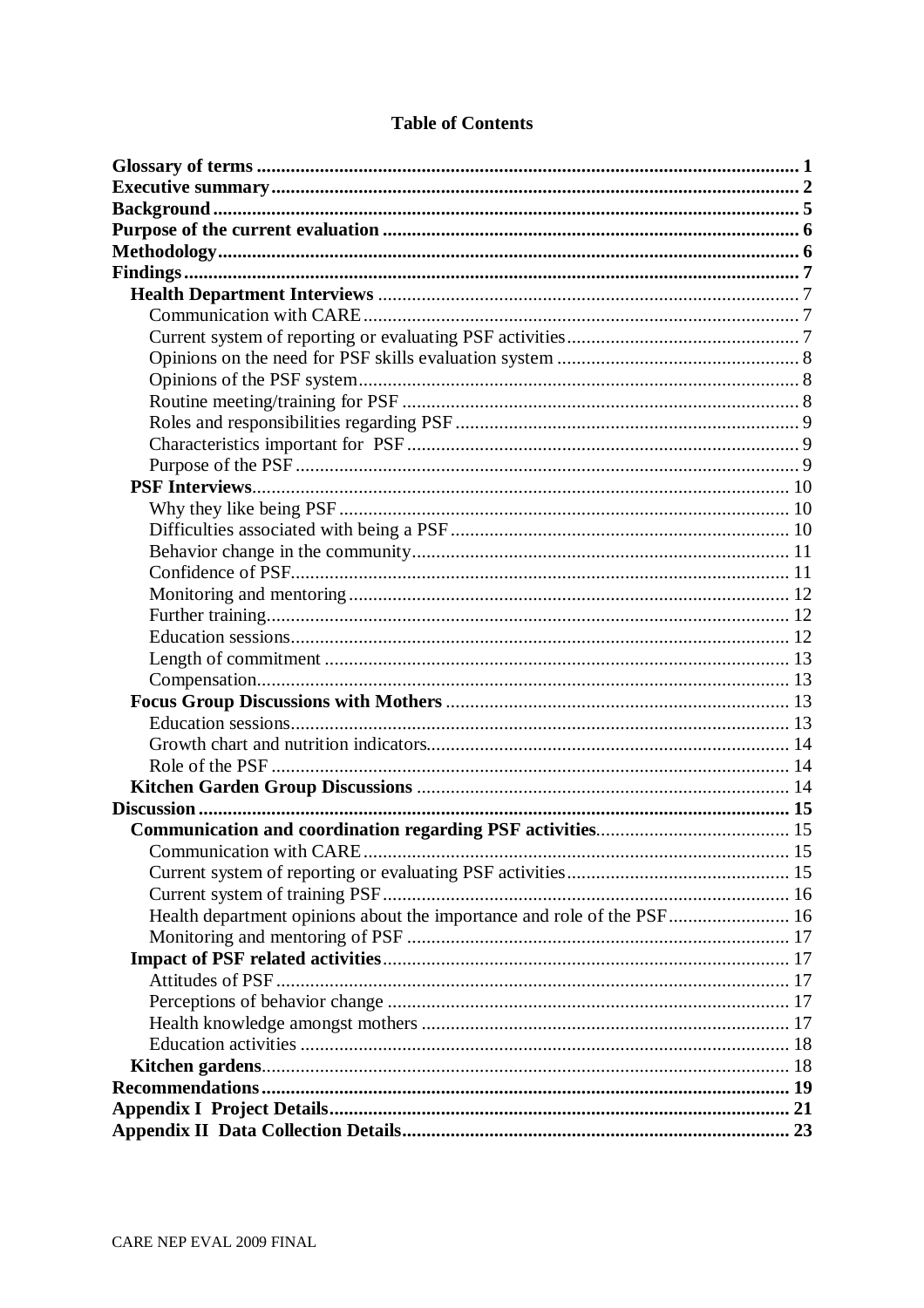# **Glossary of terms**

| <b>CHC</b>    | <b>Community Health Centre</b>                                      |
|---------------|---------------------------------------------------------------------|
| <b>DHS</b>    | <b>District Health Service</b>                                      |
| <b>DTT</b>    | <b>District Training Team</b>                                       |
| <b>IHNEP</b>  | The Integrated Health and Nutrition Project                         |
| <b>LISIO</b>  | Livrinho Saude Inan ho Oan. (Mother and Child health Book)          |
| <b>MOH</b>    | Ministry of Health (refers to the national level health department) |
| <b>NEP</b>    | The Timor Leste Nutrition Enhancement Project                       |
| <b>PSF</b>    | Promotor Saludad Familial or Family Health Promoter                 |
| <b>REINHA</b> | Reinforcing Intervention for Nutrition and Health Action            |
| <b>SF</b>     | Supplementary food                                                  |
| <b>SFP</b>    | Supplementary feeding program                                       |
| <b>SISCA</b>  | Servisu Integradu Saude Communitaria or Integrated Community        |
|               | <b>Health Services</b>                                              |
| <b>WFP</b>    | World Food Program                                                  |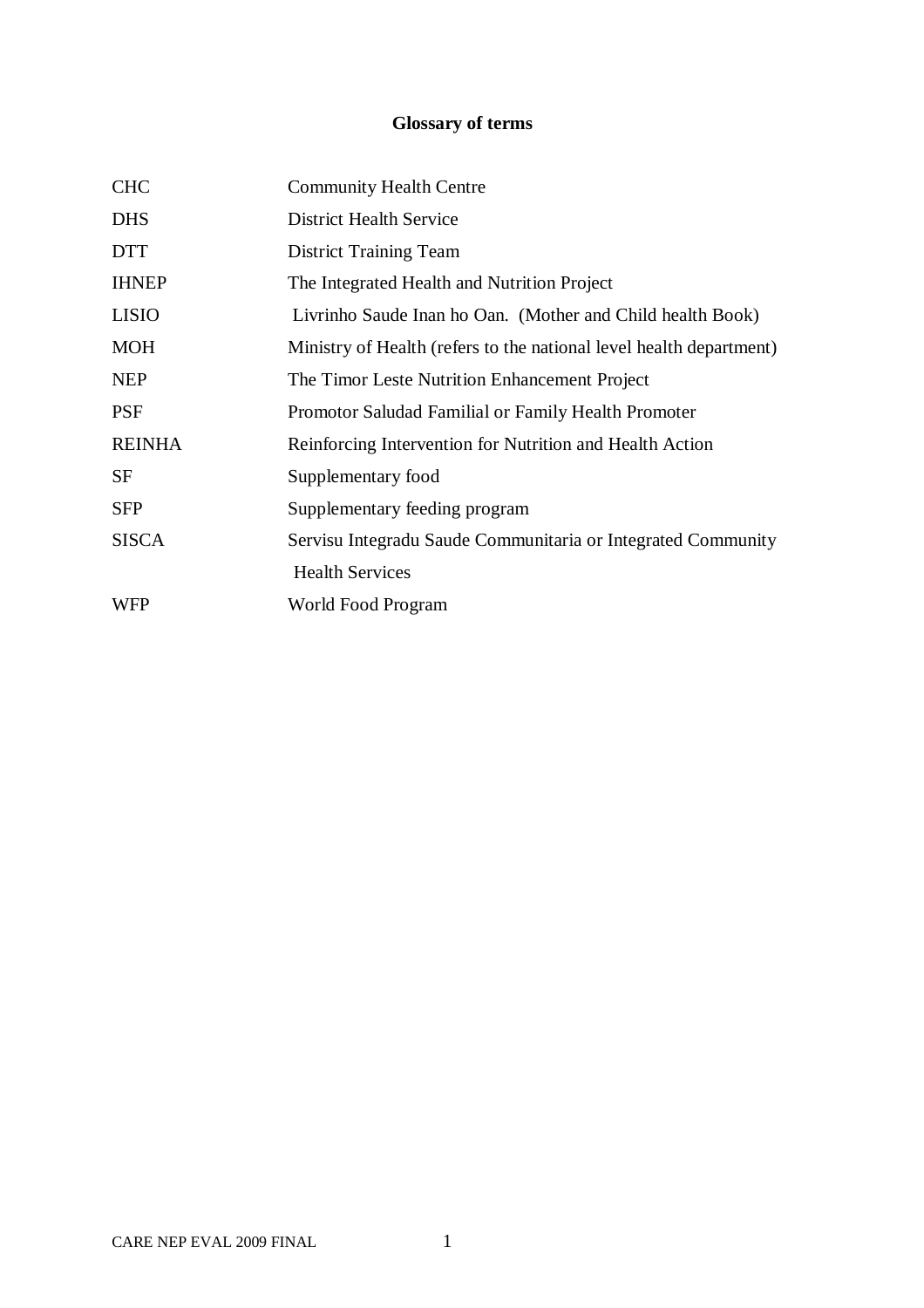# **Executive summary**

Malnutrition, both acute and chronic, is a serious issue in Timor Leste. The Ministry of Health (MOH) has identified malnutrition among vulnerable groups as one of its key priority areas. In an effort to help address this ongoing problem, CARE International in Timor Leste (CITL)has been working in collaboration with the MOH to improve nutrition in children under five years of age, pregnant women and lactating mothers. The first phase of this effort, The Integrated Health and Nutrition Project (IHNEP), was implemented in 2005 and provided growth monitoring, nutrition education, supplementary feeding and medical referrals for the target groups.

In late 2006 the responsibility for the supplementary food purchase and distribution component of the program was planned to be assumed by the MOH and World Food Program (WFP). However, the MOH lacked the logistical capacity to distribute the food from the community health centers (CHC) to the beneficiaries in the villages and to implement the needed upgrades to the food storage facilities. The MOH requested assistance from CARE and in January 2007, The Reinforcing Health and Nutrition Action - Support to the Ministry of Health Project (REINHA) was implemented in order to provide the requested support. Other program activities included conducting growth monitoring and nutrition education sessions with malnourished children and care givers.

The most recent phase of CARE's work in Timor Leste, which began in June 2008 and is currently underway, is the Nutrition Enhancement Project (NEP). The project activities focus on continuation and extension of the support provided to the MOH with a new emphasis on transfer of skills as opposed to direct implementation by CARE staff. One of the main project activities is supporting the training and mentoring of the family health promoters<sup>1</sup> (PSF) who provide education to community members.

The project has just completed the first year of activities and the current evaluation was done in order to assess the impact of PSF related activities; identify ways to improve the education activities; and identify ways to improve communication and coordination with health department counterparts in order to support greater involvement, and eventual handover, of all PSF activities. Information was gathered from the review of CARE proposals and reports, review of MOH documents, interviews with health department staff, interviews with PSF and focus group discussions with mothers.

## *PSF related activities*

Findings revealed that PSF were unanimously positive about their commitment to improving health conditions in their communities and expressed long term dedication to the task. They spoke positively of their confidence level and attributed this positivity to having been trained, experiencing an increase in their skills and perceiving positive changes in the community due to their efforts. Respondents from the health department also expressed positive opinions about the role of the PSF in promoting community health. Several health department respondents viewed the PSF as integral in the execution of SISCA activities and as a way to offset the problem of the CHC being understaffed. Both PSF and health department respondents perceive that rates of attendance at SISCA activities have increased due to the efforts of the PSF.

 $\overline{a}$ <sup>1</sup> Also referred to as Community Health Volunteers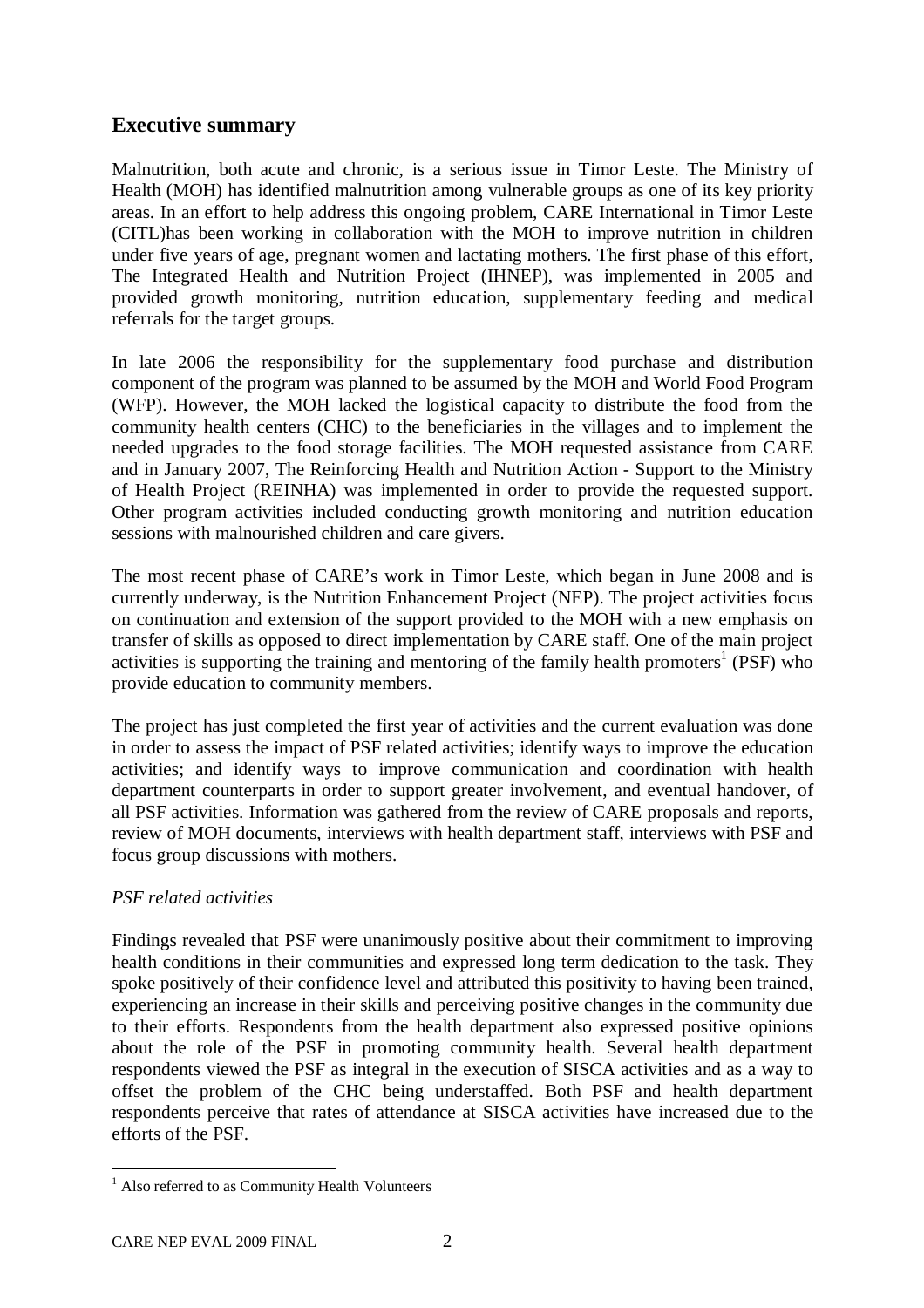PSF perceive that household practices in their communities such as hand washing, bathing, cleaning the house, throwing away trash in a specified location and giving a greater variety of foods to children have been adopted as a result of mothers participating in education sessions. Interestingly, mothers corroborated this information and reported the same behavior changes since participating in the sessions. Mothers were also able to express several connections between behaviors and disease prevention indicating that they understand the purpose of their actions. Several of the mothers were also able to describe the signs and symptoms of illnesses such as anemia, pneumonia and malaria.

#### *Education activities*

These results indicate that education sessions have had some positive results in changing understanding in the community. However, only a few mothers in each group were able to demonstrate this type of understanding. This may be due to normal group dynamics but may also be an indication that the level of education materials presented and/or the approach used during the education sessions needs some review. Both PSF and mothers reported that no activities such as singing, games or role playing are done during the education sessions. Employing these techniques may make the sessions more engaging and increase the assimilation of the information for a greater proportion of mothers.

#### *Communication and coordination with health department*

Interviews with health department staff revealed that no formal skills evaluations are currently being done for PSF. CHC staff provide occasional verbal feedback about the skill levels of the PSF to DHS staff and DHS staff directly observe the performance of the PSF when they attend SISCA activities, but none of this monitoring is reported in writing. Although a skills evaluation checklist created by the MOH is on file at the CARE office, this form is not being used by any of the health department staff in the field. Weak links in the skills evaluation system for PSF were identified as:

- Distribution of the skills checklist evaluation form
- Establishing a written reporting system using the checklist evaluation form
- Analyzing the information from the evaluation forms to develop refresher trainings for **PSF**

Health department respondents agreed that responsibility for developing training for PSF lies with the DHS. Respondents reported that the MOH has designated funds for training and estimated that funds for training every six months to one year might be available. In order for the DHS to secure the funds, a proposal must be submitted to the MOH. They also explained that all former financial reports must be submitted to the MOH before any new monies can be received. Interestingly, two of the respondents mentioned CARE's assistance with training as one reason they have not had to submit proposals themselves. Weak links in the training system for PSF were identified as:

- Establishing a reasonable training schedule for PSF
- Finalization of financial reports so proposals for training funding can be approved
- Submission of training proposals
- Securing of funds in a reasonable timeframe to implement training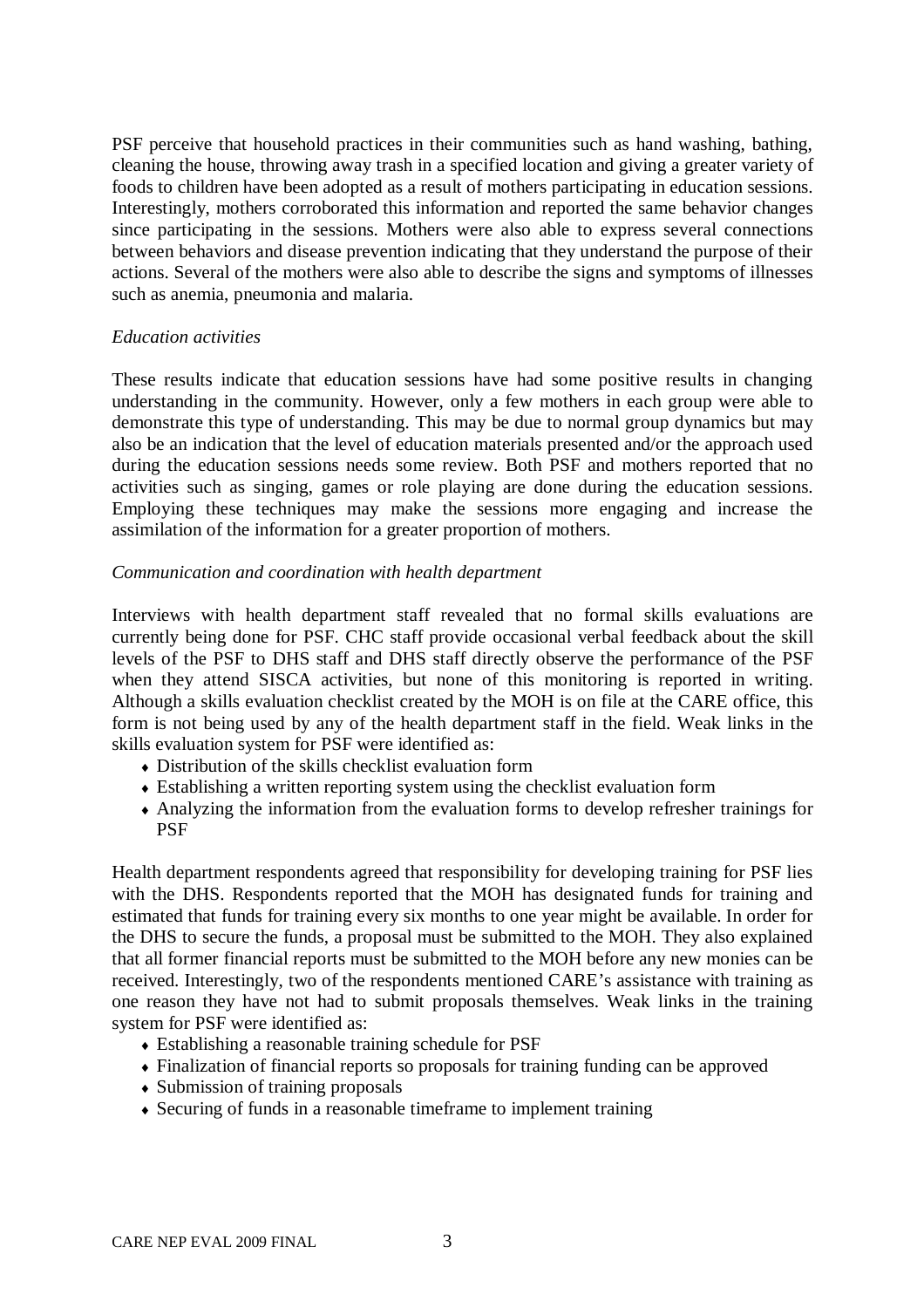#### *Recommendations*

Based on the findings of this evaluation, the recommendations below outline steps for increasing health department involvement in the evaluation and training of all PSF and supporting empowerment in the community by providing enhanced health education.

Communication with the health department

- 1. Conduct a series of workshops involving all partners which focus on clarifying procedures, establishing tools, assigning responsibilities and determining a timeframe for implementation.
- 2. Follow up workshops should be conducted in order to check progress and address any new obstacles to implementation.
- 3. Identify CARE staff who will meet with counterparts at each level of the health department on a regular basis in between scheduled workshops to check the progress of implementing the procedures identified in the workshop.
- 4. Submit quarterly reports and planning schedules to DHS and CHC

Support for PSF

- 5. Continue to provide regular refresher trainings to PSF in order to continually increase their knowledge and nurture their role as health educators in the community.
- 6. Develop laminated reference material that can be compiled in a binder and kept on hand by the PSF in the aldeia.
- 7. Review costs of transportation for each area so they can be adequately reimbursed for trainings

Education sessions

- 8. Make education sessions more of an "event" for women in the aldeia. Train the PSF to make the sessions participatory, active and engaging for the women. Employ techniques such as role playing, demonstrations, games with pictorial representations of information and songs about healthy behaviors that they can teach the children.
- 9. Put up posters with pictures of healthy behaviors to remind them of what they have learned – some of the posters can be cut up and the pictures can be used for games to review material.

Kitchen garden groups

- 10. Teach participants seed saving techniques to increase sustainability of the gardens.
- 11. Encourage participants to prioritize eating produce from the garden in order to support the health of their families and sell whatever is not needed by the household.
- 12. Review how to make watering cans and compost bins from locally available material.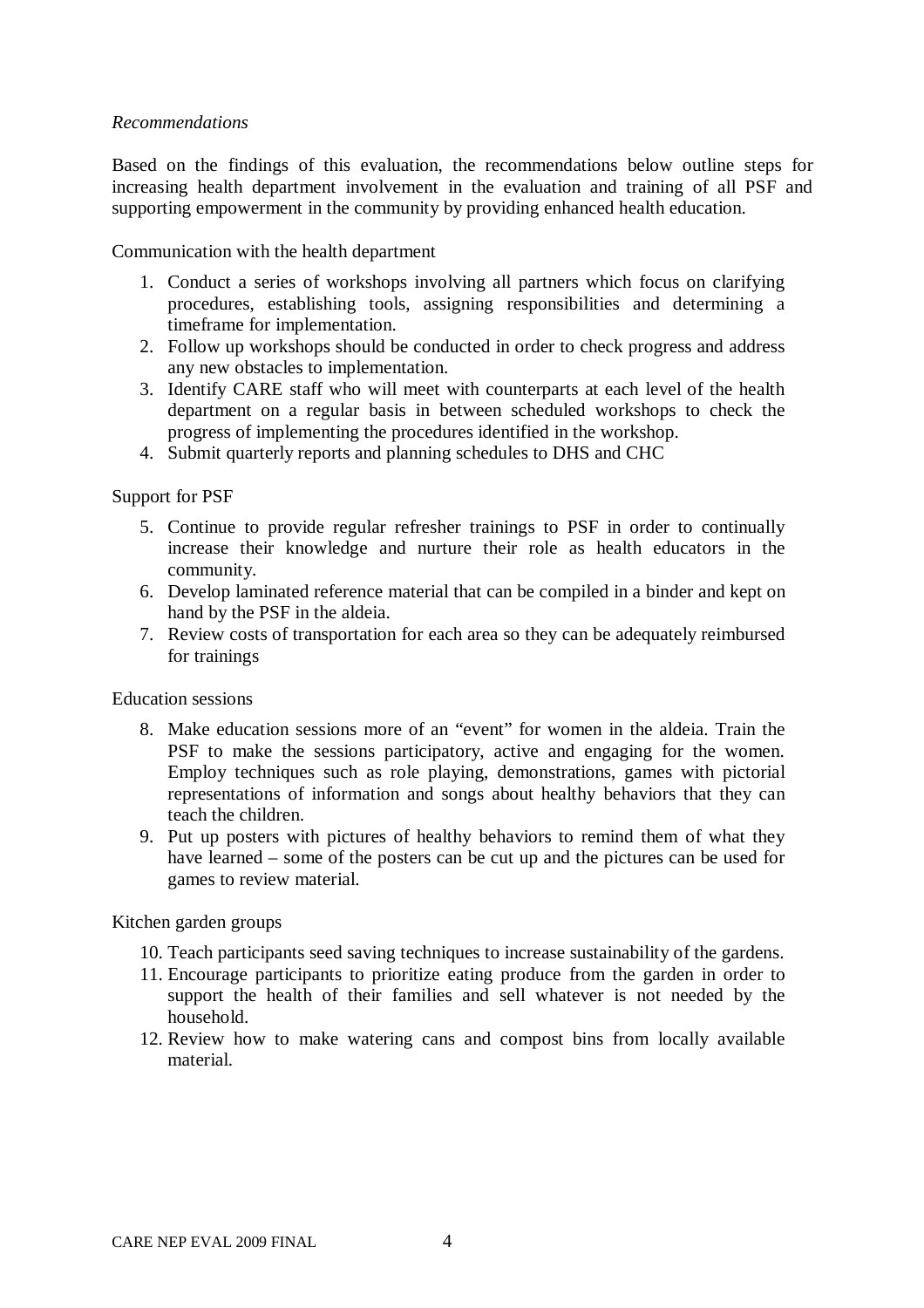# **Background**

Malnutrition, both acute and chronic, is a serious issue in Timor Leste. The Ministry of Health (MOH) has identified malnutrition among vulnerable groups as one of its key priority areas. In an effort to help address this ongoing problem, CITL has been working in collaboration with the Timor Leste Ministry of Health (MOH) to improve nutrition in children under five years of age, pregnant women and lactating mothers. Efforts have focused on short term actions such as growth monitoring and supplementary feeding and long term actions such as promoting behavior change and increasing the capacity of the health department staff.

The first phase of this effort, The Integrated Health and Nutrition Project (IHNEP), was implemented in 2005 and provided growth monitoring, nutrition education, supplementary feeding and medical referrals for the target groups. In late 2006 the responsibility for the supplementary food purchase and distribution component of the program was planned to be assumed by the MOH and World Food Program (WFP). The plan was that WFP would deliver supplementary food to the Community Health Centre (CHC) and the MOH would distribute the food from the CHC to the beneficiaries in the villages. However, the MOH lacked the logistical capacity to distribute the food and to implement the needed upgrades to the food storage facilities. Therefore, the MOH requested logistical and technical support from CARE in the implementation of these activities.

| Time                     | <b>Program/Event</b>                                                                                              |  |  |  |
|--------------------------|-------------------------------------------------------------------------------------------------------------------|--|--|--|
| <b>March 2005–</b>       | The Integrated Health<br>and                                                                                      |  |  |  |
| June 2006                | <b>Nutrition Project (IHNEP)</b>                                                                                  |  |  |  |
| April – end<br>2006      | Temporary suspension of regular<br>activities due to security crisis.                                             |  |  |  |
| Jan 2007 –<br>June 2008  | Reinforcing Health and Nutrition<br>Action – Support to the Ministry<br>of Health Project (REINHA)                |  |  |  |
| 2007                     | Implementation of Servisu<br>Integradu Saude Communitaria<br>(SISCA) and Programa Saludad<br>Familial by the MOH. |  |  |  |
| June 2008 –<br>June 2011 | Implementation of The Timor-<br><b>Leste Nutrition Enhancement</b>                                                |  |  |  |

Details of program goals and objectives can be found in Appendix I

In order to provide the requested support to the MOH, The Reinforcing Health and Nutrition Action - Support to the Ministry of Health Project (REINHA) was implemented in January 2007. Activities included conducting monthly supplementary food distribution from the CHC, growth monitoring for children under five years of age and pregnant and lactating mothers in conjunction with the MOH; conducting nutrition education sessions with malnourished children and care givers; and carrying out necessary repairs to the CHC storage facilities.

In 2007, the MOH initiated the Servisu Integradu Saude Communitaria (SISCA), or Integrated Community Health Services, with the aim to improve access to health services, particularly in remote areas. SISCA activities include child registration, growth monitoring, supplementary food distribution, health education, immunization and general medical consultation. The SISCA program is combined with the development of volunteers for the Programa Saludad Familial, or Family Health Program. These volunteers, called promotor saludad familial (PSF), or family health promoters, provide health and nutrition education,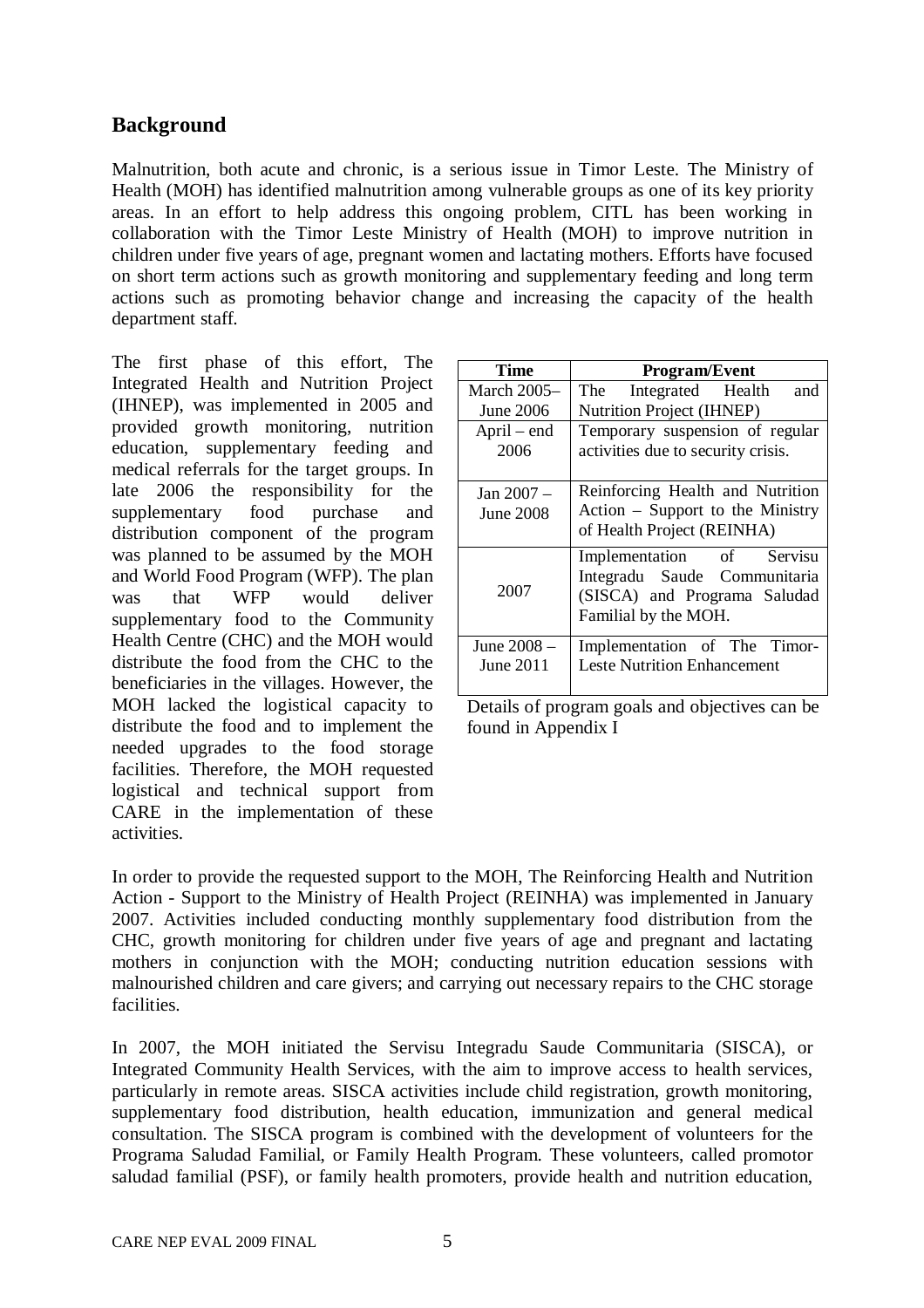assist CHC staff during SISCA activities and provide outreach to communities during other times.

The most recent phase of CARE's work in Timor Leste, which began in June 2008 and is currently underway, is the implementation of The Timor-Leste Nutrition Enhancement Project (NEP). The project activities focus on continuation and extension of the support provided to the MOH in the monitoring of nutrition status, provision of services and supplementary feeding programs with a new emphasis on transfer of skills as opposed to direct implementation by CARE staff. The project focuses on long term solutions such as:

- training, monitoring and evaluating government health staff in order to ensure that growth monitoring and supplemental feeding are done according to the new nutrition guidelines and protocols;
- supporting the training and mentoring of the PSF who will provide education to community members; and
- developing integrated nutrition activities that combine nutrition education, health promotion, identification and promotion of positive behaviors, and improve food availability (e.g. cultivation of kitchen gardens)

Training was provided by CARE to 290 PSF at the request of the MoH. CARE staff is currently providing ongoing mentoring and supervision to 120 of those PSF during SISCA activities. Quarterly meeting/training sessions are being held in order to improve the capacity of the PSF to provide education to community members. The next phase of program activities will involve greater support to the health department in the monitoring and management of PSF activities.

# **Purpose of the current evaluation**

The purpose of the current evaluation is to assess the impact of PSF related activities over the past year; identify ways to improve the education activities; and identify ways to improve communication and coordination with health department counterparts in order to support greater involvement, and eventual handover, of all PSF activities.

# **Methodology**

The information presented in this report was gathered from the following sources:

- Review of CARE proposal and reports
- Review of MOH documents
- Oualitative data described in the table below

| <b>Qualitative Data Collected</b>                                |                         |                             |  |  |  |
|------------------------------------------------------------------|-------------------------|-----------------------------|--|--|--|
| <b>Technique</b><br><b>Total conducted</b><br><b>Respondents</b> |                         |                             |  |  |  |
| Key informant interviews                                         | Health department staff | 3 in Liquica, 3 in Bobonaro |  |  |  |
| Group interviews                                                 | <b>PSF</b>              | 1 in Liquica, 2 in Bobonaro |  |  |  |
| Focus group discussions                                          | Mothers                 | 1 in Liquica, 2 in Bobonaro |  |  |  |
| Focus group discussions                                          | Kitchen garden group    | 1 in Liquica, 1 in Bobonaro |  |  |  |

Due to time constraints, qualitative data was collected in the districts of Liquica and Bobonaro only. Interviews with PSF and discussions with mothers and kitchen garden groups were conducted by the consultant with the assistance of a translator. The consultant used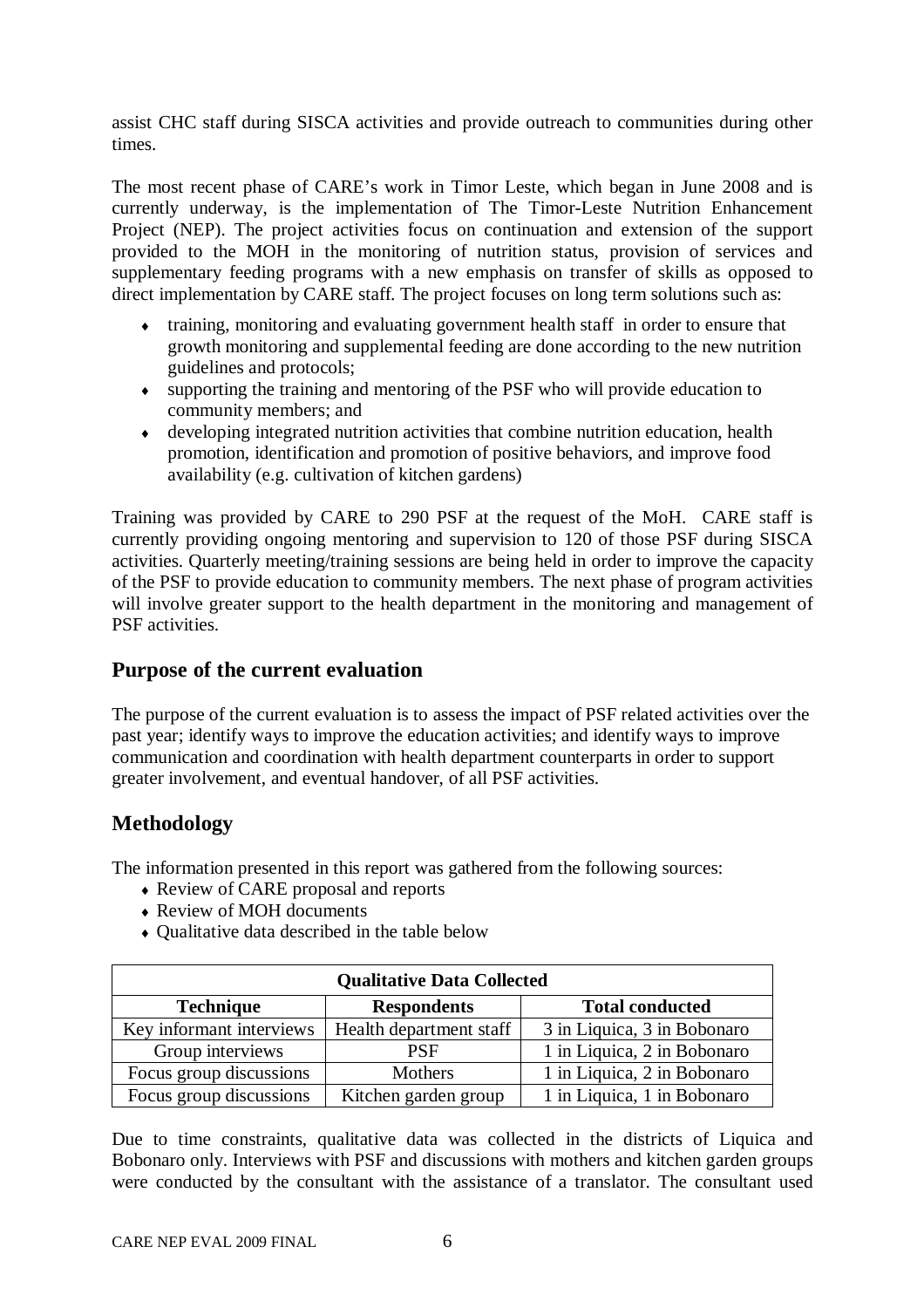Indonesian and the translator used Tetun, and when necessary, the local dialect. Interview notes were taken by a locally hired assistant in Indonesian. Interviews with health department staff were conducted by the consultant in Indonesian and documented by the same locally hired assistant. Details of health department respondents and locations where interviews and discussions took place can be found in Appendix II.

# **Findings**

## **Health Department Interviews**

## Communication with CARE

All of the respondents stated that they are happy with the communication with CARE up to now. Most communication is informal and done as needed. Several respondents stated that CARE could invite health department staff to their routine meetings and the health department staff could invite CARE to theirs; most felt that additional specific meetings are unnecessary.

Half of the respondents reported that they would like to receive a monthly report from CARE and a plan for upcoming activities whenever CARE makes one. One of the respondents reported that he has received reports from the REINHA Program (which is now the NEP) but he always has to request them.

The director of health promotion in Liquica said he would like to receive the plan in order to avoid double implementation of activities.

Reasons for wanting a monthly report

- They feel uncomfortable if they are unable to report to the MOH what their partners are doing
- In order to get feedback from CARE
- In order to know about any obstacles that CARE encounters so they can be discussed with the health promotion team at their monthly meeting

## Current system of reporting or evaluating PSF activities

Currently, no written reports are being completed regarding PSF skill levels. Although a checklist has been created by the MOH for evaluating the skills of PSF, none of the respondents have it, and some do not know it exists. The director of health promotion in Liquica stated that he had a skills evaluation form that came from the MOH, but when asked to produce the form, he produced the SISCA activity report form. The director of the CHC in Maliana stated that, although they are understaffed, the staff could find the time to evaluate PSF if they had a simple to use checklist.

| <b>Monitoring Systems for SISCA and PSF</b>             |                                          |  |  |  |
|---------------------------------------------------------|------------------------------------------|--|--|--|
| <b>PSF Skills Evaluation</b><br><b>SISCA Monitoring</b> |                                          |  |  |  |
| • SISCA monitoring forms are completed in               | • No written reports are currently being |  |  |  |
| writing by CHC staff and sent to district               | completed, but information regarding PSF |  |  |  |
| health services                                         | skill level is sometimes communicated    |  |  |  |
| $\bullet$ The form includes information regarding       | verbally                                 |  |  |  |
| how many PSF are active and how many                    | • A form has been created by the MOH but |  |  |  |
| are inactive                                            | CHC and DHS staff that were interviewed  |  |  |  |
| $\bullet$ The form does not include information         | do not have it                           |  |  |  |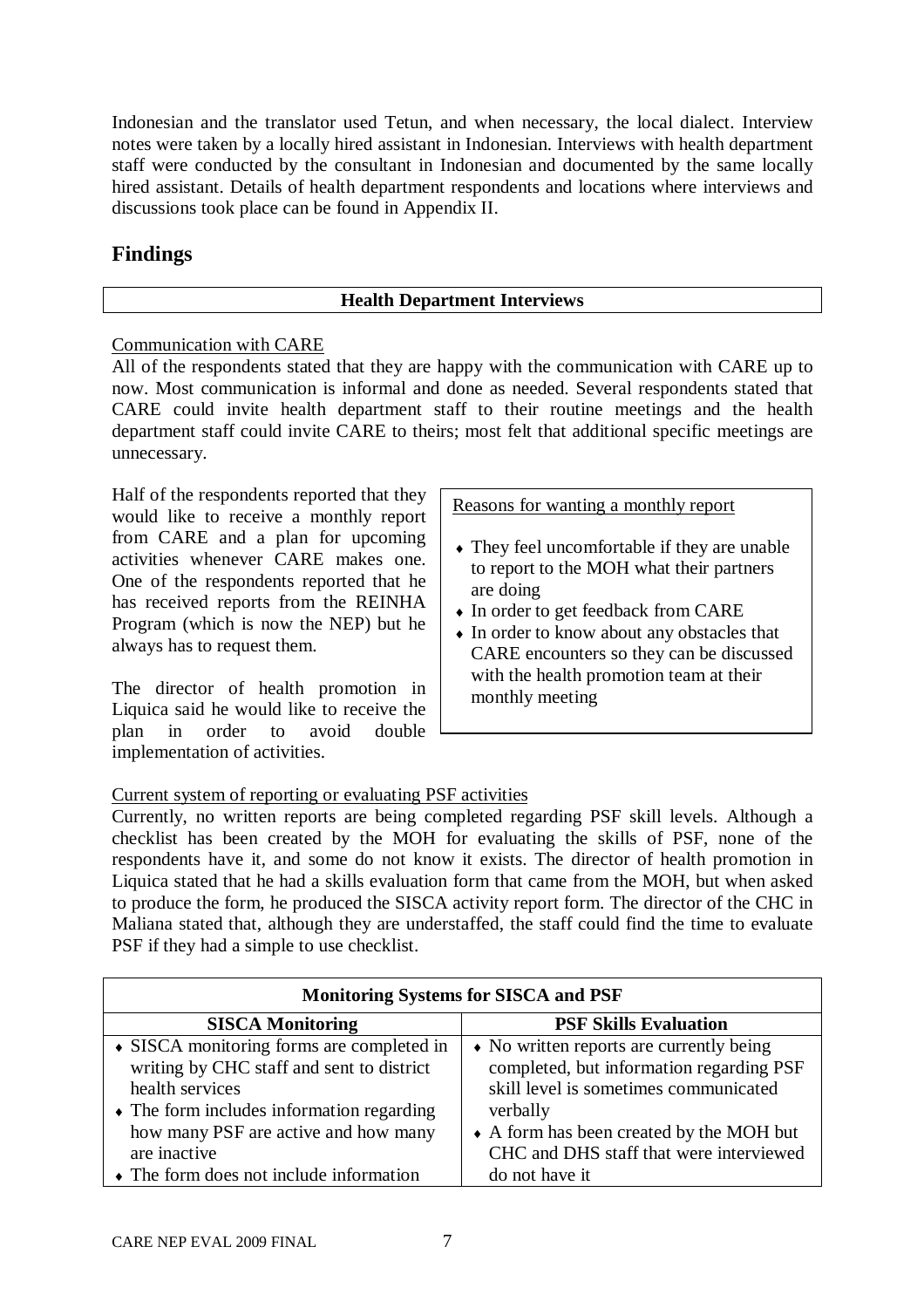| regarding PSF skill level           | • Reporting regarding PSF skill level is done |
|-------------------------------------|-----------------------------------------------|
| • Reporting regarding SISCA is done | through the health promotion department       |
| through the nutrition department    |                                               |

### Opinions on the need for PSF skills evaluation system

Several respondents expressed positive opinions about the need for PSF skills evaluation. At least two respondents think it is important to complete evaluation reports because it lets them know what type of refresher training is needed and which PSF should attend the training.

In contrast, the vice director of DHS in Maliana stated that they haven't developed a PSF evaluation system because they haven't felt it was necessary. He also stated that he felt the PSF could not be evaluated or asked to do too much because they are not getting paid. Likewise, the director of health promotion at DHS in Maliana expressed the need for the MOH to make some regulation about payments/salary for the PSF because as long as they are volunteers, DHS can not compel them to perform to a certain standard.

#### Opinions of the PSF system

All of the respondents expressed positive opinions of the PSF system. Some of the reasons given for their positive opinions are:

- SISCA attendance has increased because service is more complete and because PSF provide information and motivation to community members
- PSF are chosen by the community and because they live in the community where they volunteer, they are less likely to leave
- PSF help at SISCA, they encourage people to seek medical care and they inform the CHC staff when people in the aldeia are sick so CHC staff can go there and attend to them
- One respondent expressed that the PSF are starting to become helpful; they just need more experience.

#### Routine meeting/training for PSF

Most of the respondents referred to funding as a limitation to providing routine training for PSF. Comments and explanations regarding training and budgets are below.

#### *Frequency*

- Routine meetings with PSF already take place at SISCA.
- Routine meetings with all PSF and CHC staff are limited by budget and could possibly be done every six months.
- Now that the district training team (DTT) has been trained (see note below), PSF trainings can be done once per year.

## *Funding*

- The MOH budgeted funds for training but then contracted with CARE so the funds have not come through DHS. [Note that this is a misconception of DHS staff: CARE has not received funding from the MOH.] In order to get funds for training, DHS has to make a proposal and submit it to the MOH; they have not submitted a proposal because they have been receiving support from CARE.
- DHS does not have enough staff or funds. They can submit proposal for funds but the process is long and they can not get funds until their previous financial reports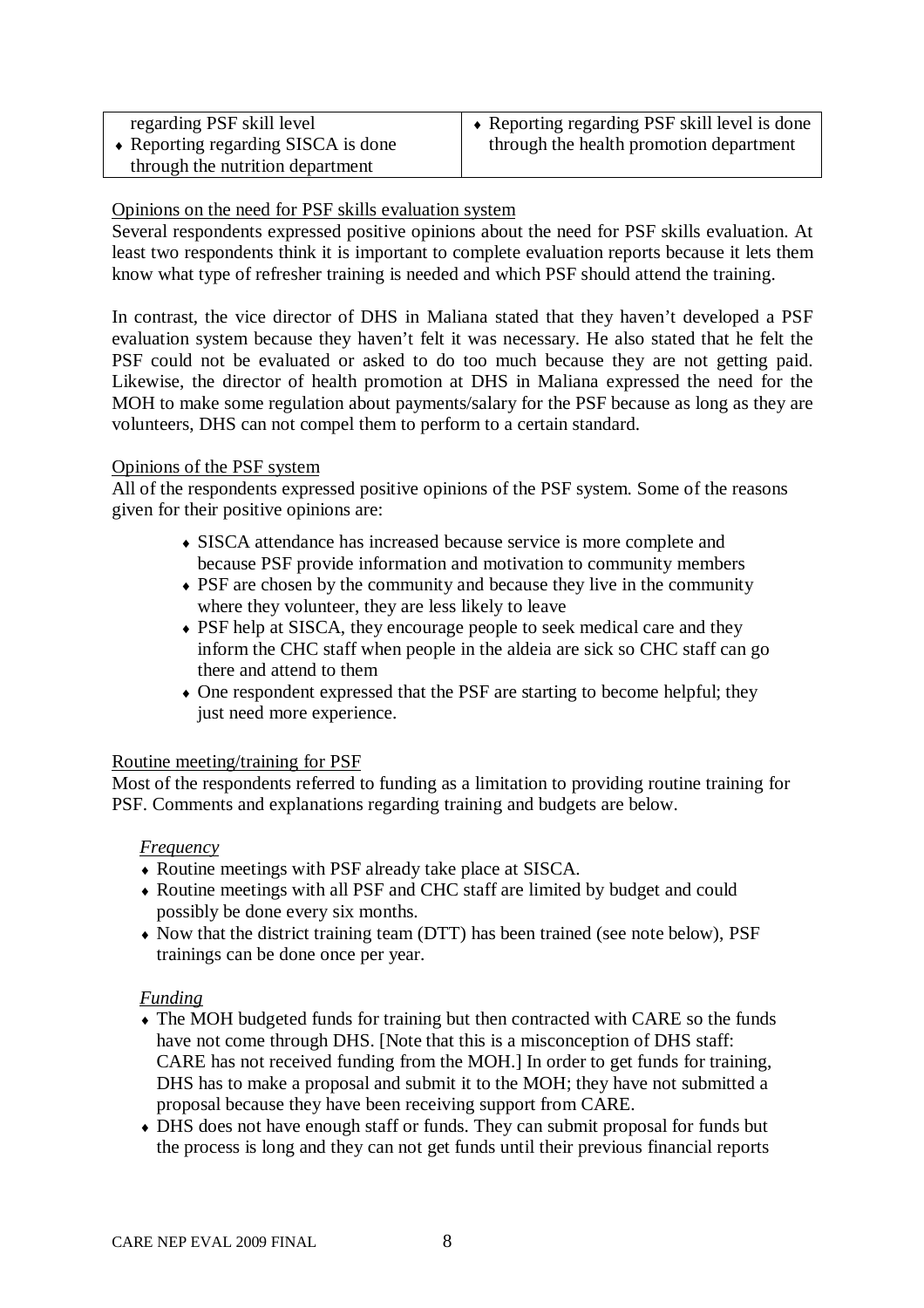are submitted. One of the obstacles to submitting these reports is computer problems.

Several respondents mentioned the development of the district training team (DTT). Individuals from the DHS have been trained by the MOH to conduct trainings in their districts. Now that staff have been trained as trainers, DHS must send a proposal to MOH for funds to conduct PSF training.

#### Roles and responsibilities regarding PSF

Health department respondents were asked about the responsibilities of DHS, CHC and CARE in regards to PSF activities. Answers mentioned are in the table below.

| <b>DHS</b>               | <b>CHC</b>          | <b>CARE</b>           |
|--------------------------|---------------------|-----------------------|
| monitoring               | monitoring          | monitoring            |
| training                 | acting as trainers  | training              |
| production of guidelines | mentoring           | mentoring             |
| provision of money*      | provision of money* | coordinating with DHS |

*\*US\$5 is given to each PSF per SISCA activity*

According to the draft of the Family Health Promoter Program Guidelines, the responsibilities of DHS include:

- To provide a continual cycle of standard FHP (meaning PSF) training for new recruits and continuing education for FHPs
- To foster highly motivated supervisors of FHPs and the Program, and adequate and regular supervision and support of FHPs, through training in supervision and management skills
- To establish and implement regular monitoring and evaluation of all aspects of the Program.

According to the same document, the responsibilities of CHC include:

- To provide for the planning and implementation of, and participate in, regular monitoring of the FHPP Program, and supervision and support of FHPs
- To fulfill FHPP Program reporting requirements

#### Characteristics important for PSF

Respondents mentioned the following characteristics as important for PSF:

- ◆ Friendliness
- $\bullet$  Discipline
- 
- Responsible
- Ability to act as example ◆ Having a desire to help
- Willingness to be a volunteer
- Independent

#### Purpose of the PSF

Respondents mentioned the following as being the purpose of the PSF:

- To work for/help the community
- To provide health information to the community
- To motivate the community
- To work at SISCA

Comments regarding the purpose of the PSF included: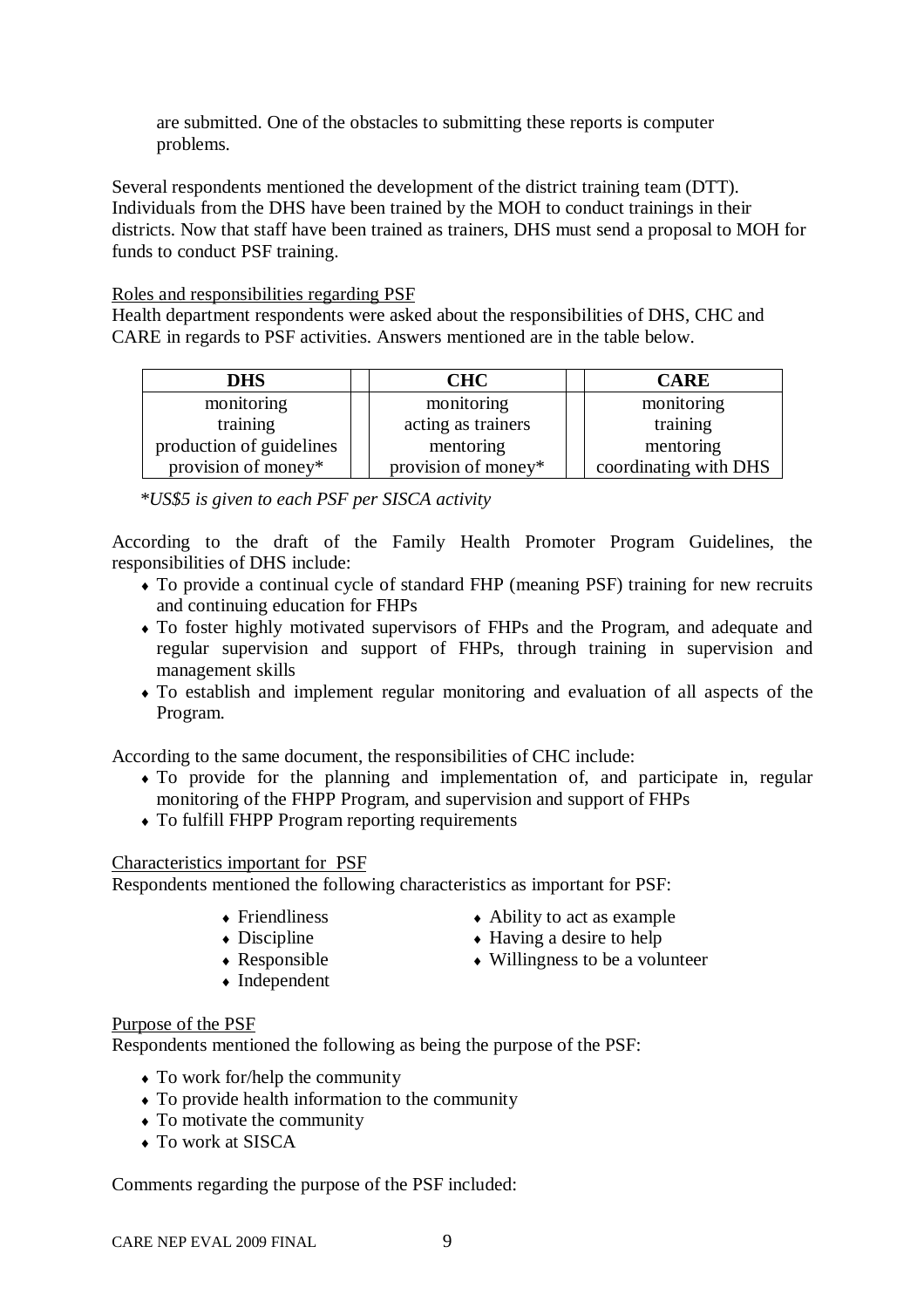*The PSF are a form of health transformation for the community. Over time, the community will get information from the PSF so they can become more independent.* 

*The PSF are the hands and feet of the health staff.*

#### **PSF Interviews**

#### Why they like being PSF

The PSF mentioned that they enjoyed getting work experience and helping out at SISCA. One of the groups mentioned that their skills are increasing, but they could not say which ones. All of the PSF groups mentioned that they were happy to be PSF because they like serving the community. Some of the comments included:

*We want to be a bridge between the community and good health.* 

*We want our community to move forward, not backward.* 

*I am happy to help the community in order to build this country.*

Difficulties associated with being a PSF

Difficulties mentioned by PSF fell into three categories: community acceptance of information, confusion about how to complete their tasks and logistical issues.

Issues associated with community acceptance of information:

- Sometimes people don't believe them or do not want to take their advice and seek health care.
- Sometimes a woman may want to seek care for herself or her child but the husband refuses to let them go.
- Many people won't use birth control.
- Sometimes mothers only want to come to SISCA for food supplements and do not want to check the weight and MUAC of their children.
- One group mentioned they felt the community doubted them because CARE promised to create a mobile clinic in the aldeia but it has not been done.

Issues associated with how to complete their tasks as PSF:

- Sometimes people ask them health questions they don't know how to answer.
- There is still some material they don't understand. Specifically mentioned was confusion about how to complete the Lisio (growth monitoring books given to mothers) and which dose of vitamin A to give children.

Issues associated with logistical difficulties:

- The need for chairs and tables for SISCA activities and materials for the cooking demonstration.
- Late arrival of material such as food supplements.
- Two of the groups also mentioned that their area is quite spread out and it is difficult to reach all the households, especially during the rainy season when they experience frequent flooding.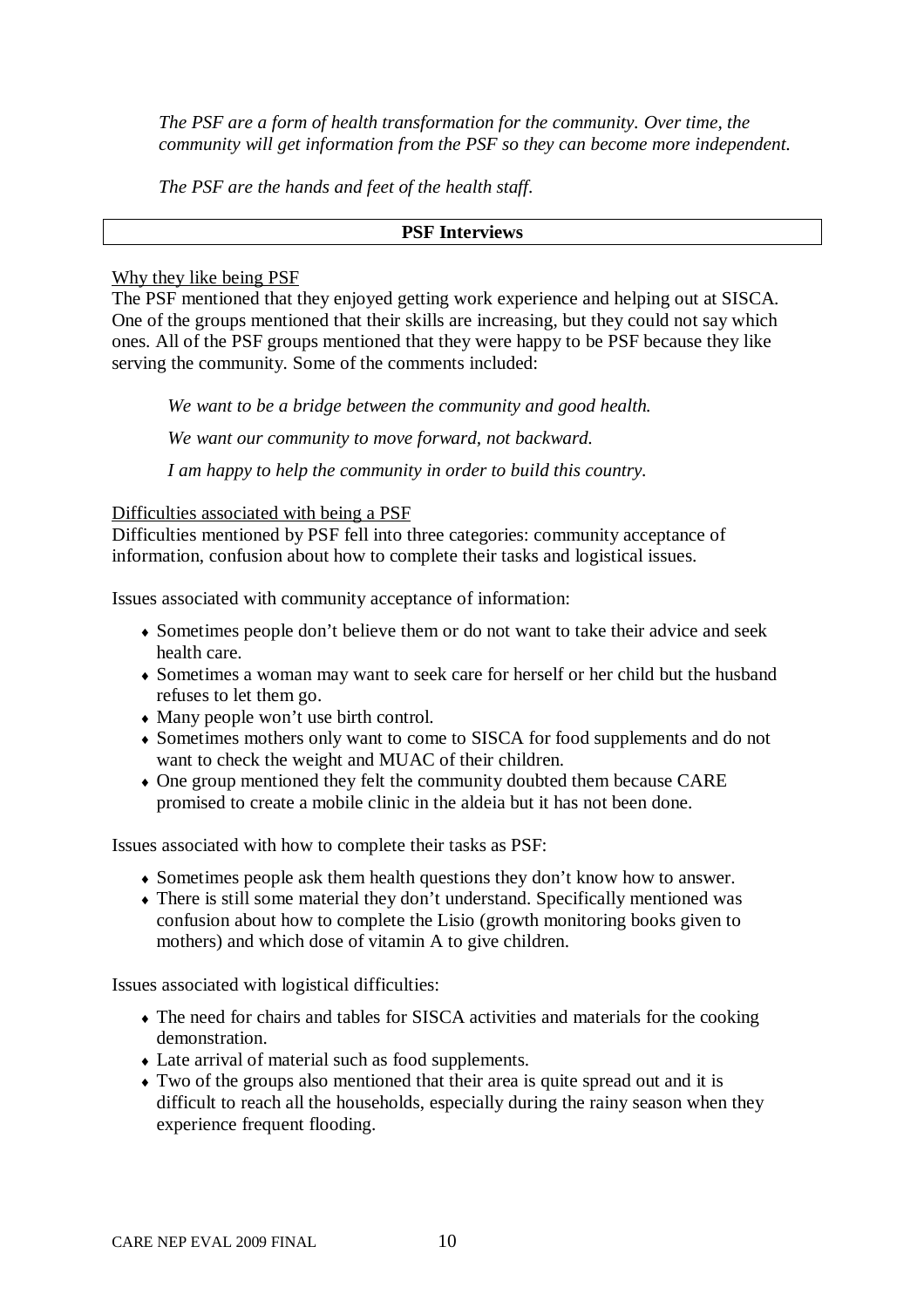#### Behavior change in the community

Behaviors that PSF believe have changed in their communities since the education sessions started are:

#### *Care seeking*

- More women are bringing their children to SISCA activities
- People go to the health post more often when they are sick
- Pregnant women are getting regular check ups even though they have to walk for two hours to the health posts

#### *Household practices*

- People are cleaning their yards and houses (specifically bathrooms) in order to prevent malaria
- People are throwing trash away in a specified location
- People are washing hands before cooking and eating; washing dishes; and boiling water for drinking
- People bath more often
- People are giving more variety of foods to the children; rates of malnutrition have decreased

Behaviors that PSF believe are most difficult to change are:

- People not using birth control
- Giving birth at home
- Changing old beliefs so people will seek care when they need it
- Changing the "consciousness" of the people

One group of PSF mentioned that the CHC staff have been mad at them three times because they are always late. This is a behavior of their own they want to change.

#### Confidence of PSF

All of the PSF groups spoke positively about their confidence levels. One of the groups mentioned that it was difficult in the beginning and they were worried that the community wouldn't believe them, but they felt confident now.

All of the groups mentioned training as one of the reasons they feel confident. One of the PSF had only started two months prior to the interview and had not yet attended training but has been attending SISCA activities in order to learn how to complete his tasks. He also expressed a higher level of confidence.

#### *Skills PSF report they have acquired*

- $\bullet$  giving information to the community
- weighing, measuring and registering children
- completing the LISIO

Besides training, other reasons mentioned for feeling confident included:

- They are able to speak with and motivate the community
- They are getting work experience
- They have developed skills
- They see the results of their work
- Their knowledge has increased
- They are helping their families, community and country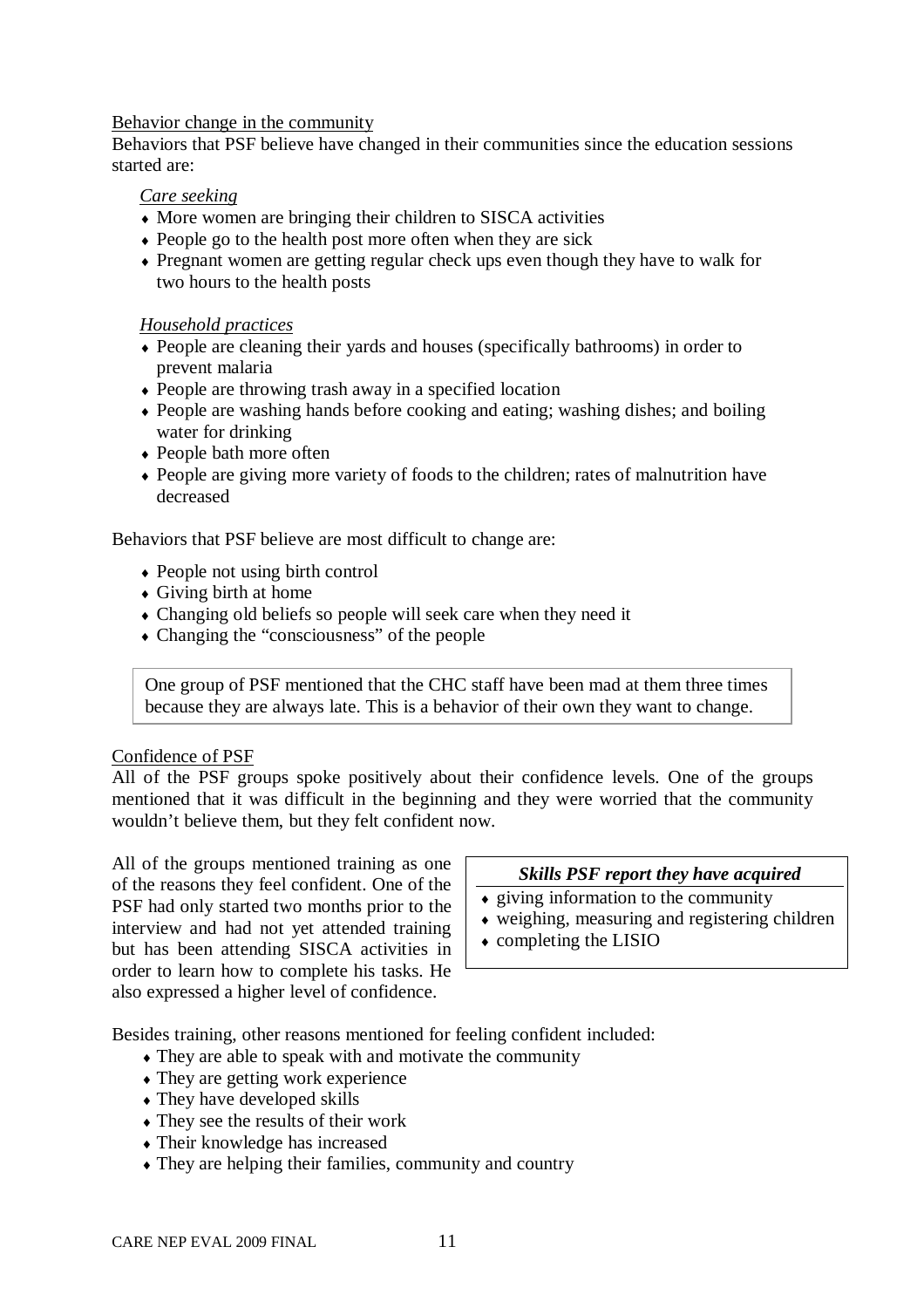When asked whether they felt they could train new PSF, responses were:

- They felt confident that they would be able to train other volunteers
- They feel that they are capable of training new PSF if they have material to use
- They feel they could do it by themselves but it would be good to do it together for support
- They felt that they are not ready to train new volunteers but believe they could do it in the future if they have a manual

#### Monitoring and mentoring

Responses were mixed when PSF were asked about receiving feedback from CHC staff:

- One group reported that they get feedback from the midwife at SISCA if they make mistakes in their tasks such as checking growth indicators or filling in the register. This group also reported that they get feedback from CARE staff as well.
- One group reported that the CHC staff have not taught them how to measure MUAC and although the CHC staff have taught them how to fill in the register, they don't really understand it.
- One group reported that CHC staff tell them how to give succinct messages to the community and have taught them some signs and symptoms of anemia.

Other comments regarding feedback from CHC staff were:

- The CHC staff have told them that they "believe them" because they are close to the community and they know about the health of the community
- The CHC staff remind the PSF to tell them if someone in the community is sick

#### Further training

All the groups mentioned that they would like to have further training in order to increase their confidence level. Specific areas mentioned were:

- malaria
- $\bullet$  nutrition
- $\bullet$  anemia
- using computers
- being educators
- $\rightarrow$  pregnancy care
- breast feeding
- how to complete the LISIO
- which dose of vitamin A to give

One group mentioned that they would like more training in weighing children and checking MUAC. The CARE project officer explained that because the area was inaccessible for the past few months because of the rainy season, the PSF in this area have not received the tools and training like other areas have.

#### Education sessions

#### *Activities*

All of the groups reported that they do not do any activities such as singing, role playing or quizzes during the education sessions, but they try to make the session funny so people will stay engaged.

#### *Perceived opinions*

They believe the women are happy to have the education sessions because: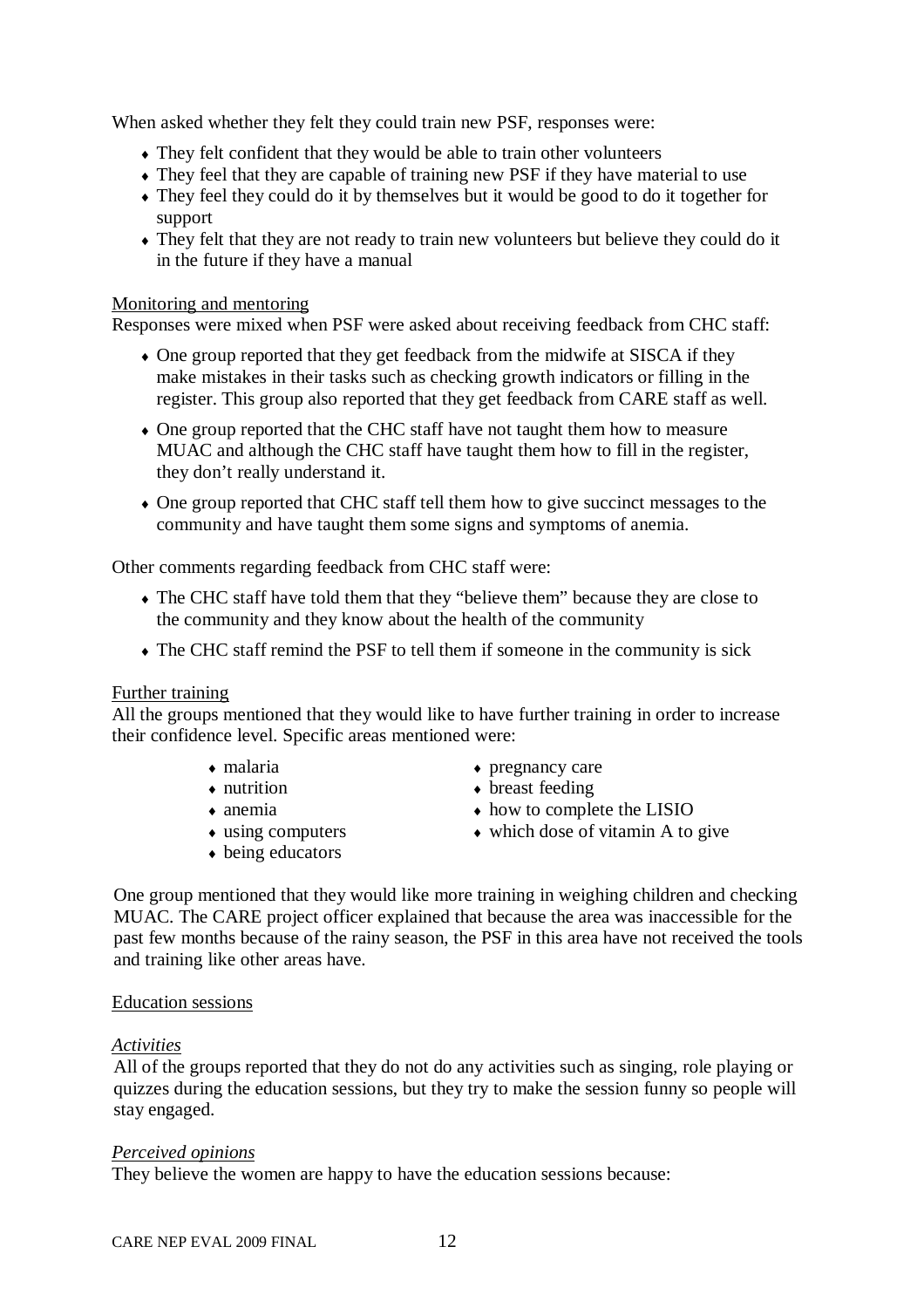- they don't have to go as far as the CHC to get information
- $\bullet$  they really want to get information
- $\triangle$  the topic is different every month

#### Length of commitment

All of the groups reported that they plan to be PSF as long as there is a program. One of the groups agreed that they will be PSF *forever*.

#### **Compensation**

The group in Tapo expressed that the money they receive for transportation for trainings is not enough. Ten dollars only covers transportation one way and does not cover their return trip.

One group expressed that they would like to receive some money from CARE like they do from CHC at SISCA. Another group said they would like to have a bag with a health logo on it

#### **Focus Group Discussions with Mothers**

Note: There was some difficulty getting the women in the group from Cameleramut to participate in the discussion and answer questions. This may have been due to language difficulties and the fact that the field officer that was assisting with translation had only been working with them for about two months. Therefore, the majority of information presented in this section was obtained from the other two groups.

#### Education sessions

Mothers' groups were asked about which topics they have discussed during education sessions, how the topics apply to their daily lives and which behaviors they have changed since participating in the education sessions. The women were a bit confused about the difference between the education sessions and SISCA activities (where they also do a refresher session and cooking demonstration).

All three of the groups reported that they adopted the behavior of hand washing before preparing food or eating after participating in the education sessions. Two of the groups were able to make the link between hand washing and preventing diarrhea.

Two of the groups reported that they are compiling trash in one place away from the house. Both of these groups were able to describe the reason as decreasing mosquitoes in order to prevent malaria.

#### **Behaviors changed**

Washing hands before eating Compiling trash away from the house Using a mosquito net Bathing regularly Brushing teeth Washing clothes

#### **Connections expressed**

Washing hands before eating - diarrhea prevention Disposing of trash - malaria prevention Using a mosquito net - malaria prevention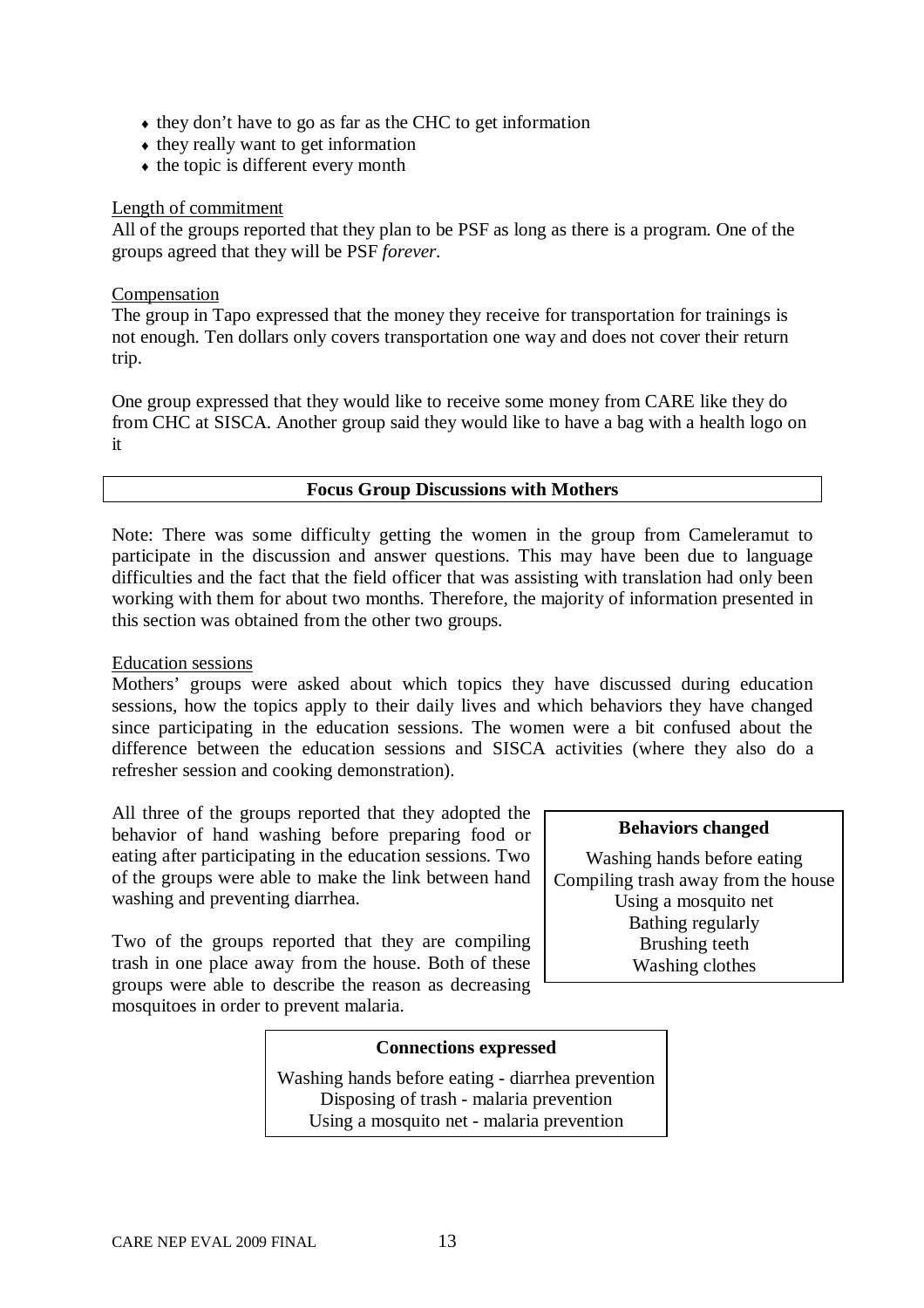Other responses:

- The Oeleu group was able to describe some of the signs and symptoms of malaria, anemia and pneumonia and reported they learned this during the education sessions.
- Several women also mentioned that they are using vegetables, oil, sugar, salt, carrots, sawi (a leafy green vegetable) and eggs when cooking with food supplements, which they learned to do during the cooking demonstrations.
- Besides one group mentioning having a quiz during the education session, the women reported that they do not do activities (such as singing or games) during the sessions.

#### Growth chart and nutrition indicators

The level of understanding about the growth chart and nutrition indicators was mixed:

#### *Growth chart*

- One group was able to explain the meaning of the different sections of the growth chart
- One group recognized the growth chart and described it as a way to know if the child's weight has gone up or down but could not describe the significance of the different sections of the chart.
- One group explained that the reason for checking the weight and MUAC of the child is to know if the child is thin. If the child is thin, they need vitamins and extra food (only one woman in the group seemed to know this).

#### *Nutrition indicators*

- They expressed a relationship between weight and illness but could not describe the relationship.
- There was some confusion about what might cause weight to go down. Explanations offered included diarrhea, not enough food, and not enough sleep.

## Role of the PSF

Two of the groups reported that the PSF register, weigh and measure children and help with the education sessions. Some of the women reported that they are informed about SISCA activities by the PSF and some reported that they are informed by the head of the aldeia.

## **Kitchen Garden Group Discussions**

Note: Two kitchen garden groups participated in focus group discussions. However, a full discussion was done with only one group due to language constraints and interruptions by an intoxicated man during the first discussion in Liquica.

The group in Bobonaro had an established community garden when the program began. They reported that they were growing only two types of vegetables in the original garden and now, since participating in the CARE program, they are growing a greater variety of vegetables.

Both groups have ten participants and both groups divide the total plot of land used into ten sections. Each participant is responsible for one section and takes whatever yield is produced in her own section. The Liquica group reported that they sell most of the yield from the garden and consume only a small amount. The Bobonaro group, in contrast, reported that they consume the majority of produce and sell a smaller proportion. The group in Bobonaro reported that the land owners are given one bunch of produce from each plot each day in exchange for use of the land.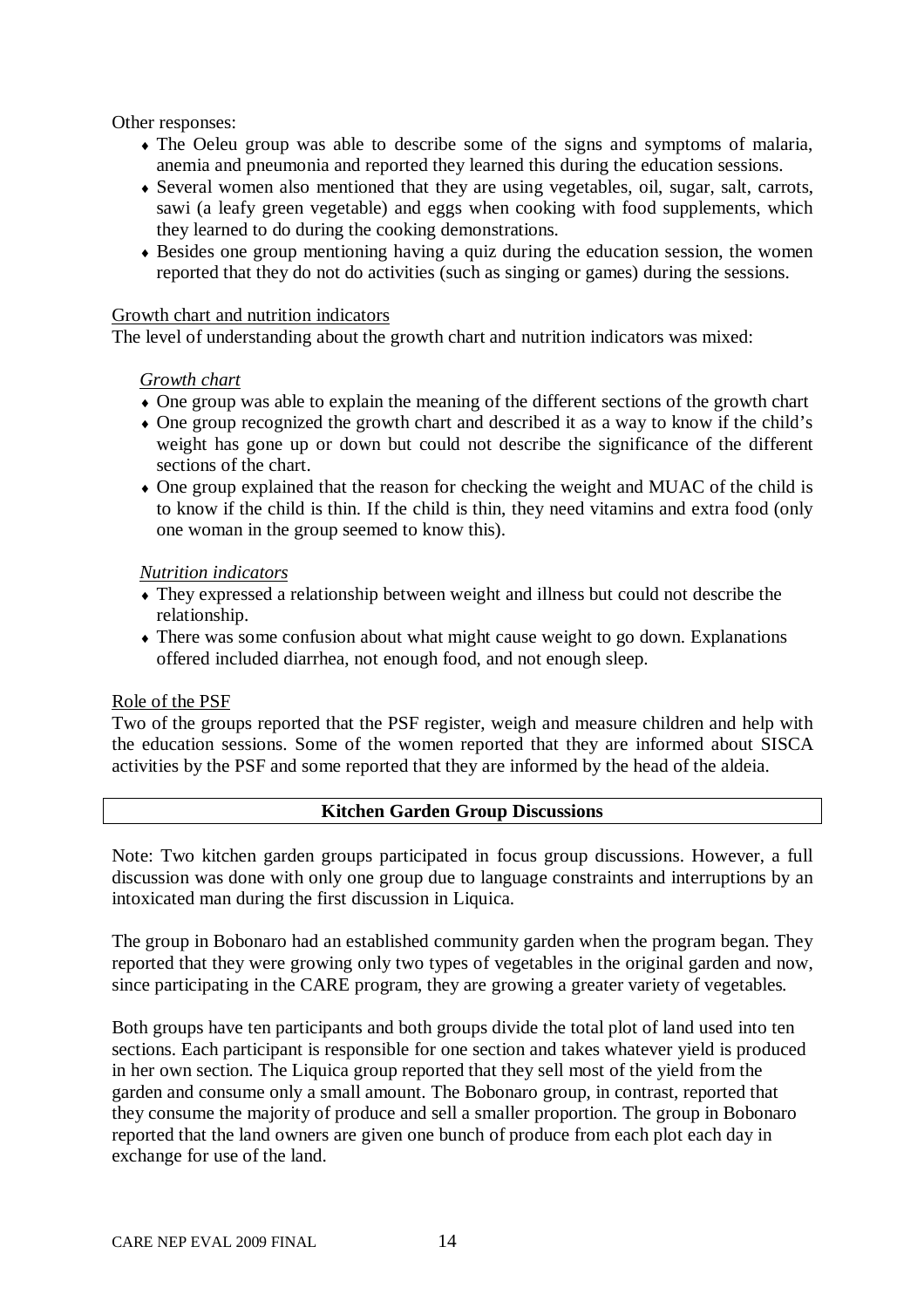The Bobonaro group expressed enthusiasm for the community garden because they can have vegetables without paying for them. They stated,

*We are lucky because we can get money and eat every day.*

They reported that they need compost, a larger container for compost (they are currently using buckets), and more watering cans. They also want to learn how far apart to plant the seeds and how to make the beds.

## **Discussion**

#### **Communication and coordination regarding PSF activities**

#### Communication with CARE

All of the health department staff expressed that they are happy with the communication with CARE up to now. They reported that the CARE staff frequently come to their offices to coordinate activities and discuss any issues that are pending. Several of the respondents said that CARE could invite health department counterparts to their meetings and vice versa, but they did not feel that it was necessary to schedule any additional meetings. Although health department staff did not feel the need for more frequent meetings, scheduling additional meetings, or integrating time into the current meeting schedule, may be beneficial for the tracking the involvement of the health department in the evaluation and training of the PSF. As discussed below, there are several weak links in the evaluation and training system for PSF. Matching CARE staff with health department counterparts and following up on the progress of strengthening these weak points can be done through regular meetings and reports.

Half of the respondents reported that they would like to receive a written monthly report from the REINHA program. Reasons expressed for wanting the report included notification of any obstacles CARE is experiencing and feedback to the health department regarding execution of activities. This information can then be discussed amongst the health department teams (and CARE if they attend) at their regular meetings. No details were given about the length or detail needed in the reports. In all likelihood, a short recap of the month's activities and any obstacles encountered would suffice. It is worth discussing with health department counterparts whether a quarterly report would be frequent enough. These reports may also serve in the tracking of progress towards the health department taking a more active role in evaluating and training PSF.

#### Current system of reporting and evaluating PSF activities

Currently, the only formal reporting being done regarding PSF activities is the number of PSF who are active and inactive which is being recorded on the SISCA monitoring form. Respondents felt that monitoring of the PSF was the responsibility of all partners (DHS, CHC and CARE). It is clear, however, that CHC staff are best positioned to monitor PSF because they attend SISCA activities much more frequently than DHS staff. According to DHS respondents, CHC staff provide occasional verbal feedback about the skill levels of the PSF to DHS staff. DHS staff also observe directly the performance of the PSF when they attend SISCA activities for monitoring purposes. None of this monitoring is reported in writing. Although a skills evaluation checklist created by the MOH is on file at the CARE office, this form is not being used by any of the health department staff in the field.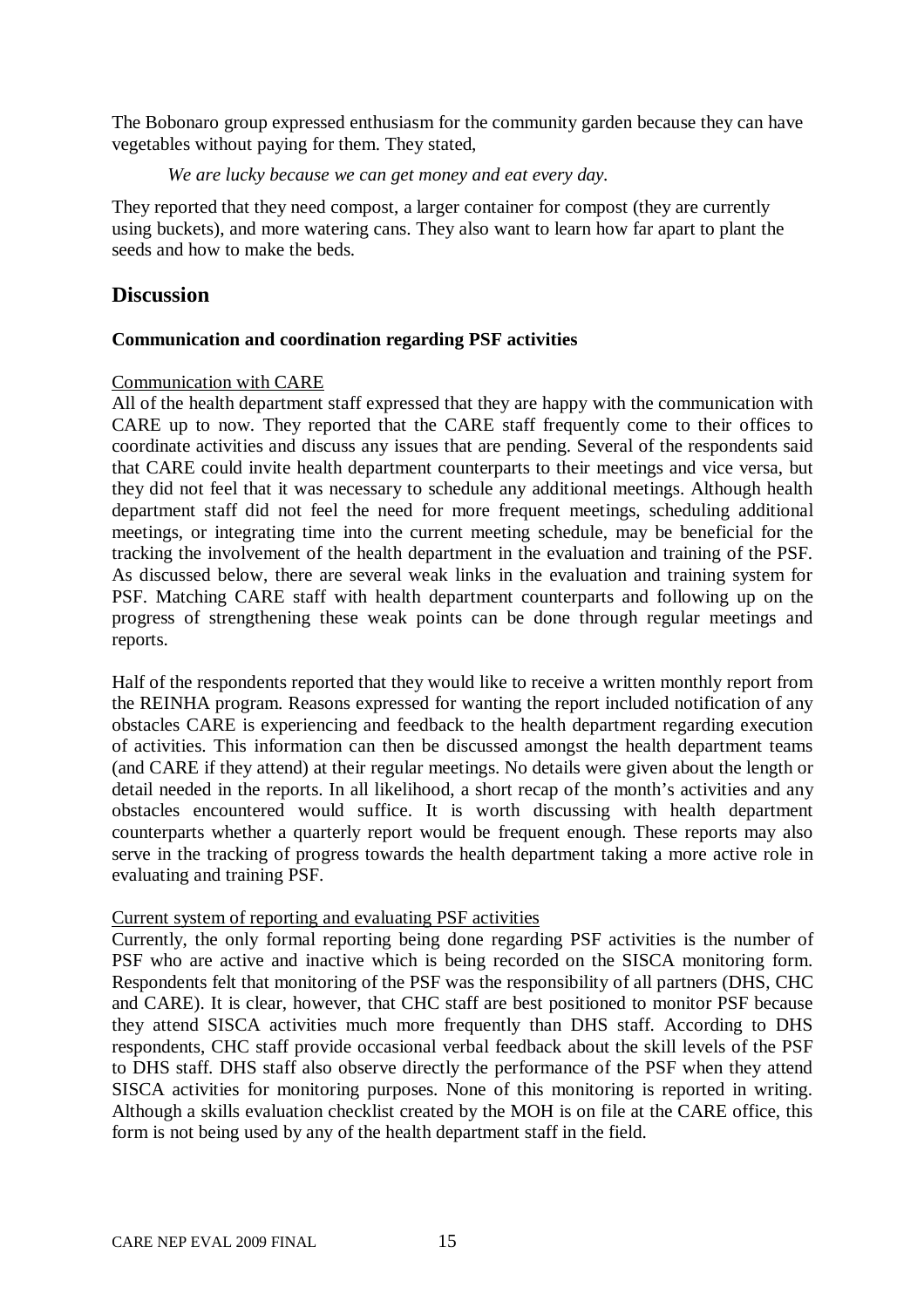Several DHS staff expressed positive opinions about the use of such a form saying that it would assist them in developing refresher training for the PSF. The director of the CHC in Maliana said that, although they are short staffed, they could use a checklist format to evaluate the PSF because it would not require too much time. In these cases, it appears that the main obstacle to implementing the skills evaluation is the distribution and utilization of the form.

In contrast, it was mentioned by two of the DHS staff that PSF could not be evaluated or expected to work to a certain standard because they are volunteers. This, however, was not reflected in the input from PSF themselves. Although money was mentioned by the PSF, they conveyed that they are dedicated to being volunteers because they are contributing to the health of their community. They also expressed that they are very happy to have received training and new skills. Sharing this information with the health department staff would allow them to see that although the PSF are not receiving very much money, they can be motivated to perform with the possibility of further training and the development of their skills.

In summary, the weak links in the skills evaluation system for PSF were identified as:

- Distribution of the skills checklist evaluation form
- Establishing a written reporting system using the checklist evaluation form
- Analyzing the information from the evaluation forms to develop refresher trainings and support the development of the PSF

#### Current system of training PSF

Respondents agreed that responsibility for developing training for PSF lies with the DHS. Respondents reported that the MOH has designated funds for training and estimated that funds for training every six months to one year might be available. In order for the DHS to secure the funds, a proposal must be submitted to the MOH. They also explained that all former financial reports must be submitted to the MOH before any new monies can be received. One reason given for why the report has not be made was that the computer was broken. Interestingly, two of the respondents mentioned CARE's assistance with training as one reason they have not had to submit proposals themselves as they felt this activity was already covered.

In summary, the weak links in the training system for PSF were identified as:

- Establishing a reasonable training schedule for PSF
- Finalization of financial reports so proposals for training funding can be approved
- Submission of training proposals
- Securing of funds in a reasonable timeframe to implement training

#### Health department opinions about the importance and role of the PSF

Respondents expressed positive opinions about the role of the PSF in promoting community health. Several respondents viewed the PSF as integral in the execution of SISCA activities and as a way to offset the problem of the CHC being understaffed. It was unclear whether respondents viewed the role of the PSF as health educators to be as important as their role as assistants to the CHC in providing health services. This is worth investigation as it will have an impact on whether future trainings focus on training PSF to empower community members through health education or training them to promote and assist with health department services.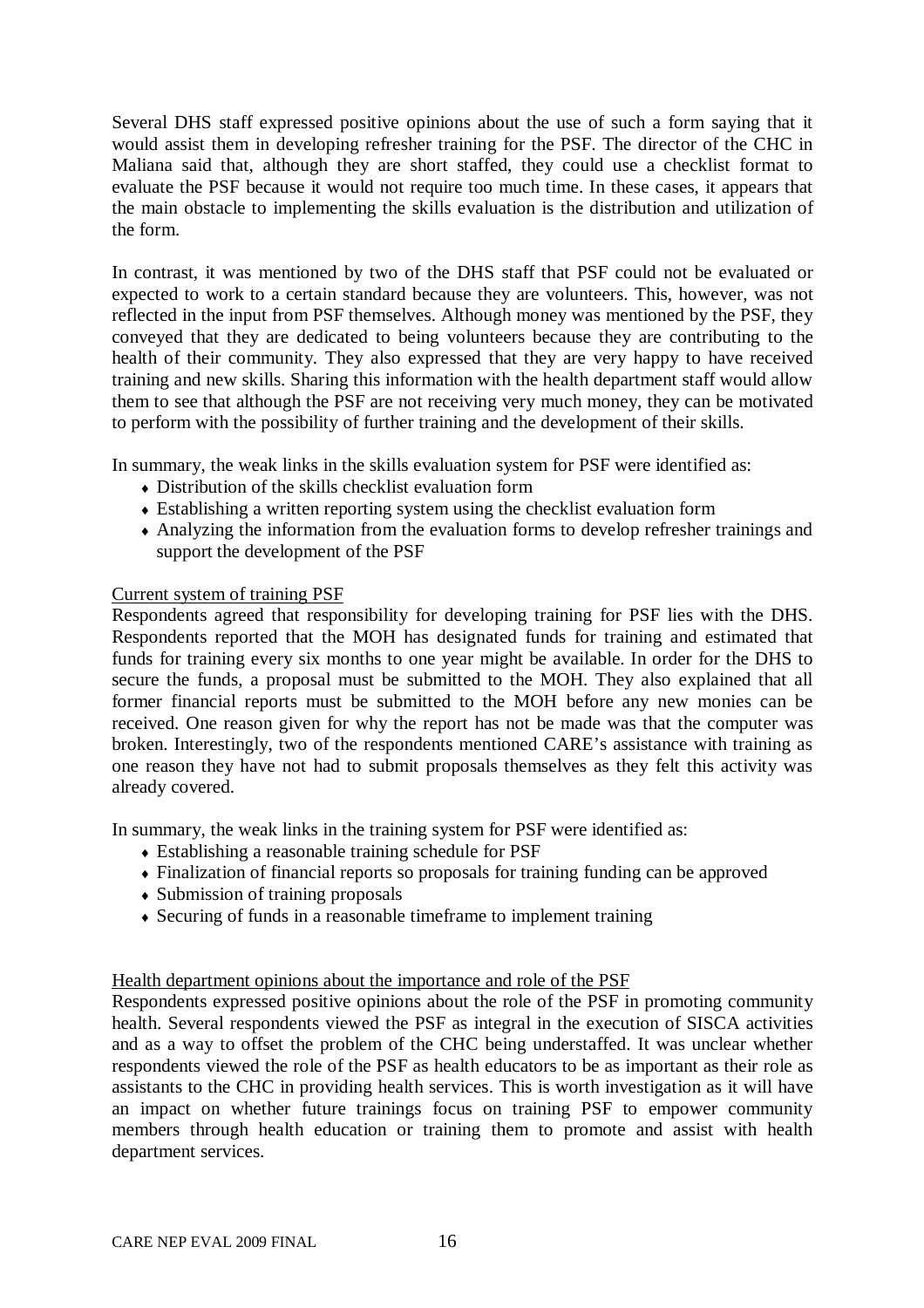#### Monitoring and mentoring of PSF

The PSF reported receiving some feedback from CHC staff regarding the execution of their tasks, but the responses were inconsistent. CHC staff work most closely with the PSF and are best positioned to coach and support them on a routine basis. Providing training to CHC staff in how to coach and support the PSF should be considered. Periodic trainings can be conducted by DHS but the regular on-going input from the CHC staff is critical in maximizing the performance and confidence of the PSF and developing a cooperative relationship between the PSF and CHC staff.

#### **Impact of PSF related activities**

#### Attitudes of PSF

Input from PSF indicate that they understand and embrace their role as community educators and health promoters. PSF were unanimously positive about their commitment to improving health conditions in their communities and expressed long term dedication to the task. They spoke positively of their confidence level and attributed this positivity to having been trained, experiencing an increase in their skills and perceiving positive changes in the community due to their efforts. When asked about difficulties associated with being PSF, they rarely spoke about personal difficulties but referred to difficulties in changing attitudes and behaviors in the community and logistical limitations to executing their tasks. There was only one mention of compensation for their work and one request for adequate compensation for transportation costs when they attend training. Most requests focused on increasing their knowledge and skill level.

All of the PSF expressed that they would continue to volunteer as long as a program exists. They also expressed that they would share any knowledge and skills they have with new PSF and others in order to continue to disseminate health knowledge.

#### Perceptions of behavior change

Both PSF and health department staff believe that rates of attendance at SISCA have increased. PSF also believe that people are more frequently seeking health care from the health centers when they are sick and pregnant women are going for prenatal care more often despite the fact that they may have to walk up to two hours to get to the health center.

Interestingly, nearly all of the behaviors that PSF perceive have changed within the community were reported by mothers as behaviors they have changed since attending the education sessions. PSF were not present during the discussions with mothers and therefore did not contribute during the sessions. Behaviors that were mentioned by both PSF and mothers were cleaning the house and yard, compiling trash away from the house, washing hands before preparing food and eating, bathing regularly, washing dishes and giving a greater variety of foods to children. No direct observations were done of behaviors in the community; therefore the scope of change can not be reported here. It would be worth following up with direct observational studies of actual behaviors in the communities.

#### Health knowledge amongst mothers

Women were able to mention several key health behaviors and link them with prevention of specific diseases. Although it was beyond the scope of this evaluation to determine whether the women were in fact practicing these behaviors, it is a promising sign that they have made the links between the behaviors and disease prevention. The responses of the mothers indicate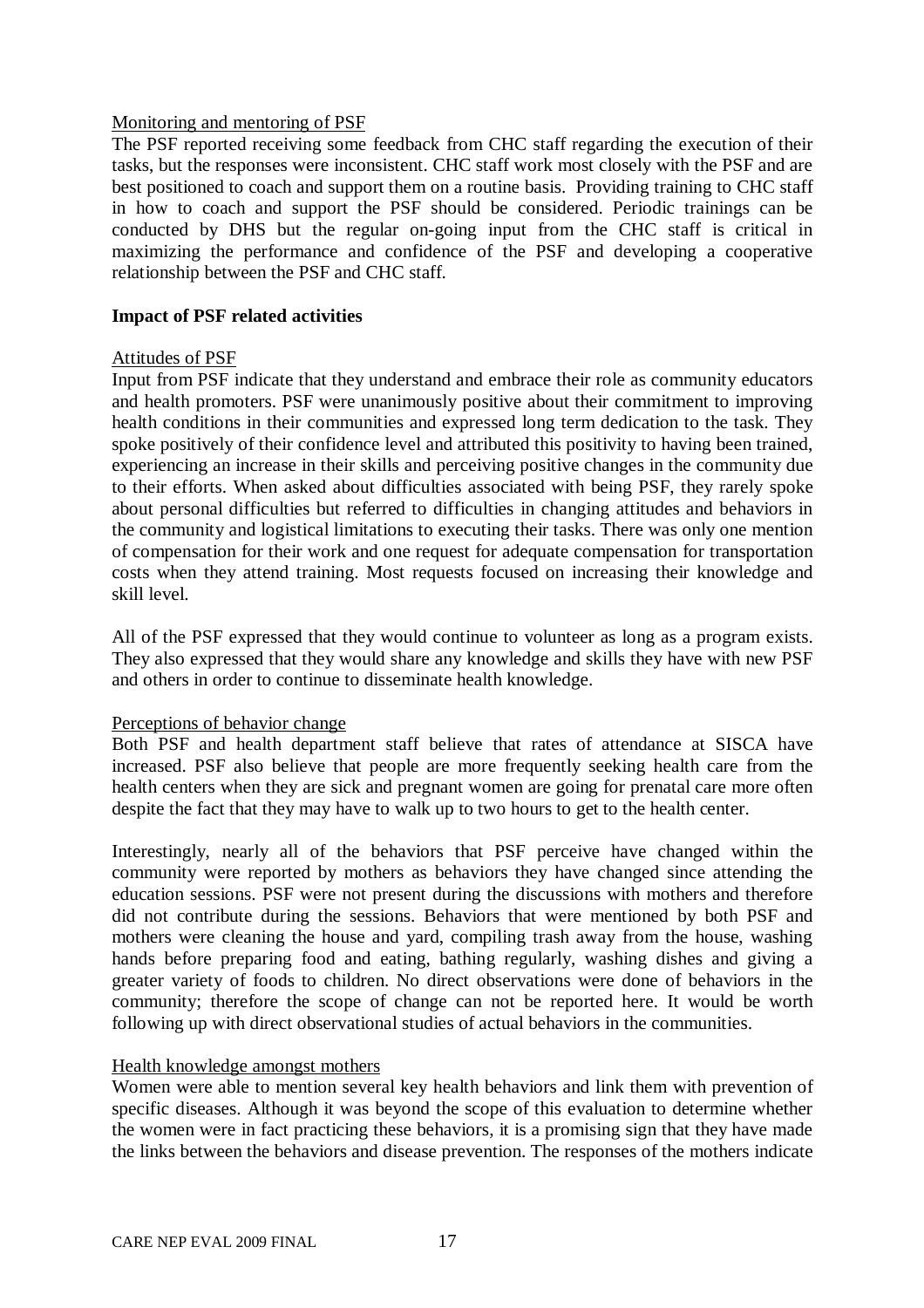that health education is working, at least on the knowledge level which is a necessary step in the behavior change process.

As usual, in each discussion group there were one or two women who were more vocal than the others. This could be due to differences in personalities or because the vocal women were better informed than the others. It was the impression of the consultant that the latter explanation was more probable. This could be part of the normal process of certain individuals in a group being "innovators" and uptaking information and/or new behaviors quicker than the others in the group. However, the reticence of many of the mothers in the groups may also indicate a need for review of educational materials and educational activities in order to ensure that the approach is appropriate for the educational level and experience of most of the mothers. This is discussed in more detail below.

Mothers appeared to be having some difficulty understanding the growth chart and it's relevance to their children's health. Most mothers recognized the chart and expressed that it was a way to know if the child's weight had increased or decreased. However, most mothers had difficulty explaining the meaning of having a mark in the different sections of the chart, what might cause a child's weight to decrease or what should be done if the weight has decreased. These results indicate a need for more review in educational sessions of nutritional indicators and the impact of good nutrition on a child's health.

#### Education activities

Both PSF and mothers reported that no activities (such as singing, role playing, or games) are being done during the educational sessions. Only one group mentioned sometimes having a quiz. A more active and participatory approach may help more women integrate the information being presented during the sessions. Pictures can be used to present the information and then used for games to ensure that the women get to practice applying the information and making links between behaviors and health conditions. Activities such as creating songs that women can teach their children will promote the dissemination of information to children as well.

Changes in cooking behavior were mentioned by many women and this may be due to the engaging nature of the cooking demonstrations that are given. The women themselves actively participate in the cooking demonstration which is likely to be a strong factor in them retaining and applying what they learn. This type of approach can be used with other topics during the education sessions in order to increase understanding and retention of the information.

Maximizing health knowledge and establishing healthy behaviors within these communities is a critical step in decreasing rates of morbidity and mortality. Many areas are extremely hard to reach (particularly during rainy season) which makes travel between the aldeia and the health post difficult for both community members and health staff. Maximizing health knowledge and healthy behaviors will decrease the need for access to services which lay outside the aldeia and which are often inadequate.

#### **Kitchen gardens**

Unfortunately, very little information was gotten from the Liquica kitchen garden group due to language difficulties and disruptions caused by an intoxicated man who appeared to be the owner of the land where the garden is established. However, the Memo group was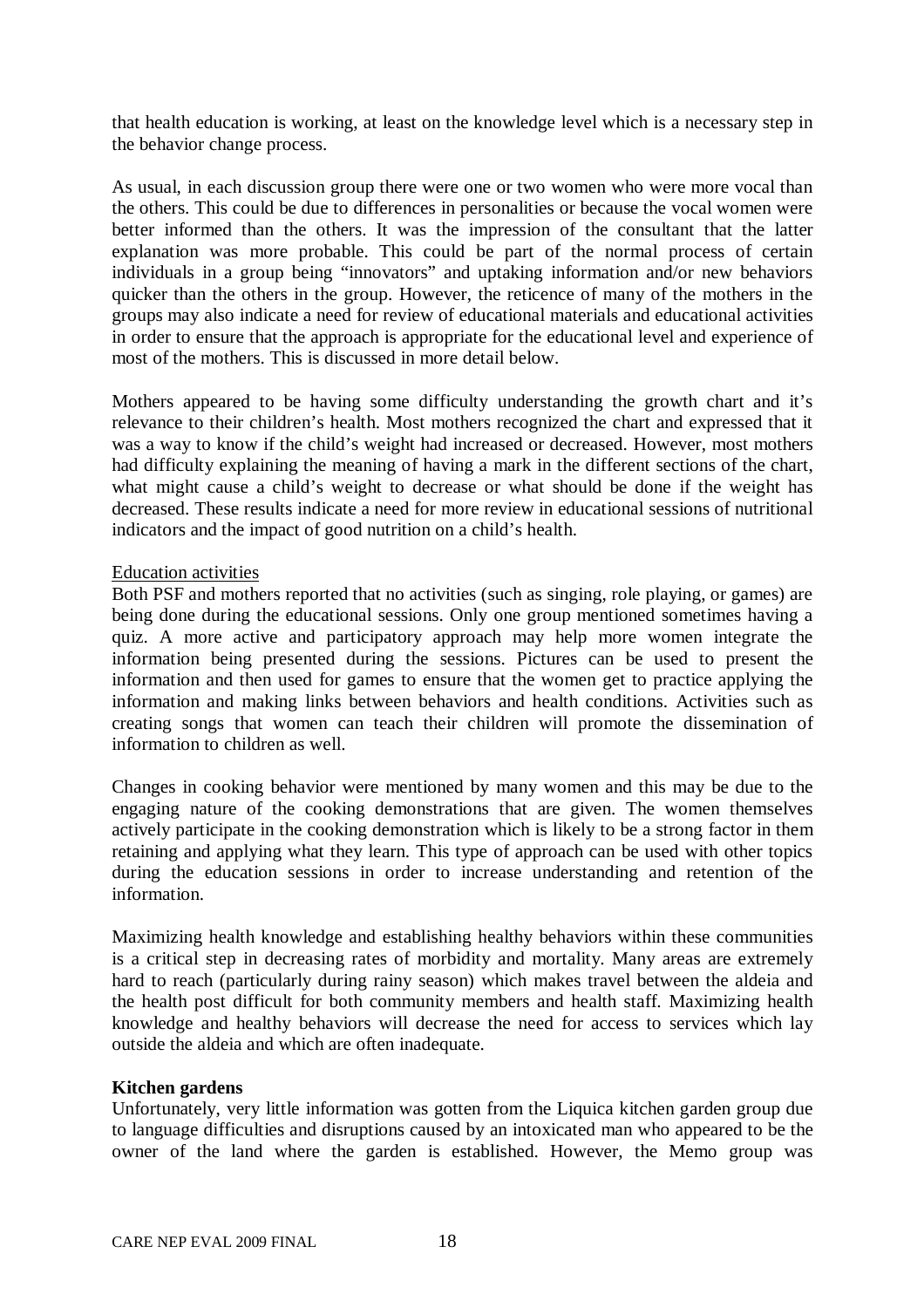enthusiastic about the project and about sharing information. They felt that the garden was very beneficial for them because it provided them with a healthy diet and with some income.

Both of the kitchen garden groups reported that the plot of land for the garden is divided into ten sections and each section is cared for by one of the participants. Each woman decides what to do with the vegetables produced in her section. The Oeleu group reported that they sell the majority of their crop and eat a smaller proportion. The Memo group reported that they eat the majority of their crop and sell a smaller proportion. This group also reported that one bunch of vegetables from each section was given each day to the owner of the land in exchange for use of the land.

Some tools have been provided to the groups such as a watering can. The NEP program manager explained that CARE supplied a limited amount of these tools and expected the participants to take responsibility for supplying whatever else was needed. The Memo group requested more watering cans, compost and materials for making a larger compost bin. Direct observation revealed that materials to make for these types of items are available locally. Participants should be encouraged to create what they need from local resources.

The Memo kitchen garden group explained that they had a community garden before the CARE project began. Therefore, they were already a functioning cooperative group. They gave the impression during the interview of a cohesive and successful group. This group could serve as a model for newly formed groups and provide important input regarding how they worked out any conflict or difficulties in the early phases of establishing their community garden.

# **Recommendations**

The recommendations below outline steps for (1) increasing health department involvement in, and eventual takeover of, the evaluation and training of all PSF and (2) supporting empowerment in the community by providing enhanced health education through the PSF.

Communication with the health department

- 1. Review and clarify responsibilities and procedures for evaluation and training of PSF amongst all partners (CHC, DHS, MOH and CARE). This can be done by sponsoring a series of workshops, the first of which would involve clarifying procedures, establishing tools, assigning responsibilities and determining a timeframe for implementation. Three key issues to address during the workshop are use of the PSF evaluation form, securing funds for PSF training through DHS and establishing the role of CHC staff as mentors and supervisors of PSF. An important component of this first workshop will be to identify current obstacles to implementation and strategies for addressing them.
- 2. Follow up workshops should be conducted in order to check progress and address any new obstacles to implementation.
- 3. Identify CARE staff who will meet with counterparts at each level of the health department (CHC, DHS and MOH) on a regular basis in between scheduled workshops to check the progress of implementing the procedures identified in the workshop.
- 4. Submit quarterly reports and planning schedules to DHS and CHC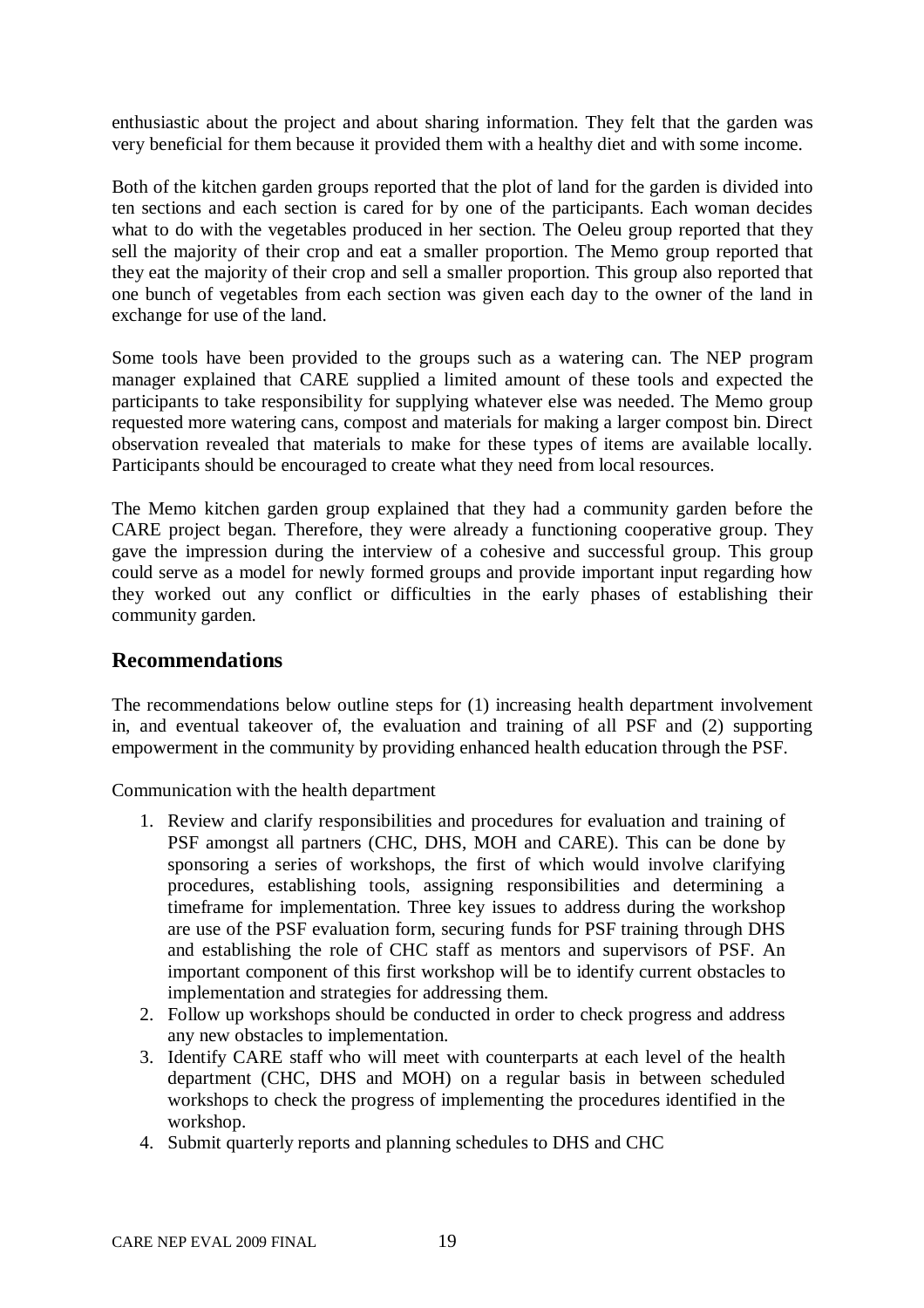#### Support for PSF

- 5. Continue to provide regular refresher trainings to PSF in order to continually increase their knowledge and nurture their role as health educators in the community. This task is a critical component in empowering community members through education. Although it is a task that should ultimately be assumed by the health department, financial and human resource constraints mean that the capacity of the health department to support the educational sessions is still some time away.
- 6. Develop reference material that PSF can keep on hand in the aldeia such as laminated sheets with pictorial information they can review with illiterate community members or sections of Where There Is No Doctor which can be reviewed with literate community members. These materials can be compiled in a binder and kept by the PSF to be used as needed.
- 7. Review costs of transportation for each area so they can be adequately reimbursed for trainings

#### Education sessions

- 8. Make education sessions more of an "event" for women in the aldeia. Train the PSF to make the sessions participatory, active and engaging for the women. Employ techniques such as role playing, demonstrations, games with pictorial representations of information and songs about healthy behaviors that they can teach the children.
- 9. Put up posters with pictures of healthy behaviors to remind them of what they have learned – some of the posters can be cut up and the pictures can be used for games to review material.

#### Kitchen garden groups

- 10. Teach participants seed saving techniques to increase sustainability of the gardens.
- 11. Encourage participants to prioritize eating produce from the garden in order to support the health of their families and sell whatever is not needed by the household.
- 12. Review how to make watering cans and compost bins from locally available material.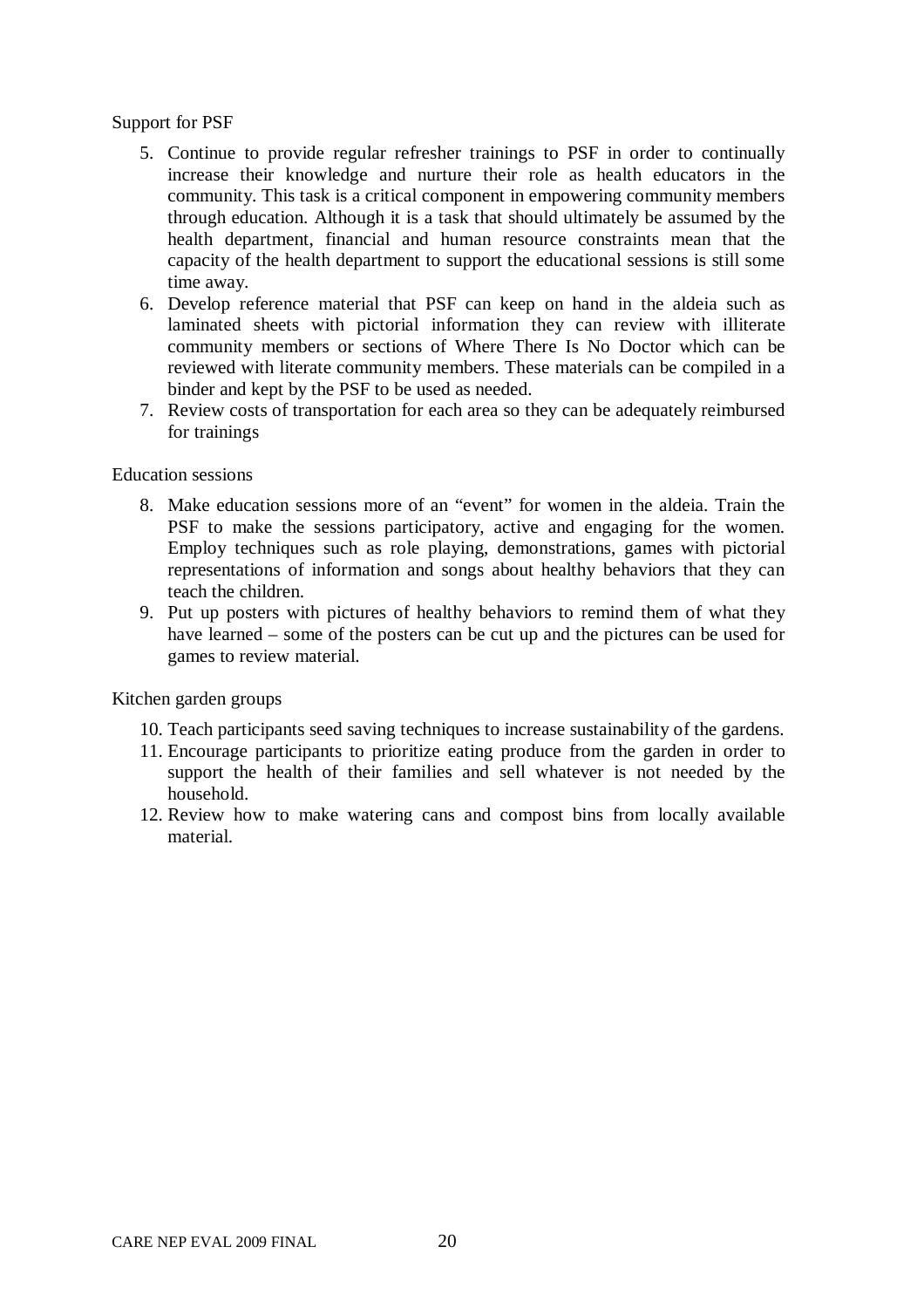## **The Integrated Health and Nutrition Project (IHNEP)**

Dates of implementation: March 2005 – June 2006

Project Goal:

To decrease mortality and morbidity rates amongst the under-five children of Lolotoe and Atabae subdistricts where global acute malnutrition is significantly high.

Project Objectives:

- 1. Sustainable improvement of the nutritional status of children under five years of age and pregnant and lactating women in the targeted eleven sucos of Lolotoe and Atabae subdistricts.
- 2. Contribute to strengthening of first level health facilities to provide essential health services to children under five years of age and pregnant mothers.
- 3. Contribute to decrease in incidence of diarrhoea in targeted malnourished children through access to Safe Water System.

Activities:

- 1. Monthly growth monitoring and health promotion
- 2. Targeted supplemental feeding
- 3. Positive Deviance Enquiry and Nutrition Education and Rehabilitation Session
- 4. Support to make health facilities more functional
- 5. Safe Water System

#### **The Reinforcing Health and Nutrition Action - Support to the Ministry of Health Project (REINHA)**

Dates of implementation: January 2007 – June 2008

Project Goal:

Sustainable improvement in the nutritional status of vulnerable groups (children under 5, pregnant and lactating women) in three western districts of Timor-Leste: Liquica, Bobonaro, Maliana

Project Objectives:

CARE will support the Ministry of Health in conducting timely distribution of supplementary food to malnourished children under 5 and to pregnant and lactating mothers, accompanied by growth-monitoring and nutrition education programming

Activities:

- 1. Support to the MOH at the district level to finalize and maintain beneficiary lists of children under 5 and pregnant/lactating women eligible to receive supplementary food as per MOH standards.
- 2. Socialisation of local communities to the supplementary food distribution mechanism and criteria to be used.
- 3. Logistical support to eight CHCs through provision of vehicles and distribution staff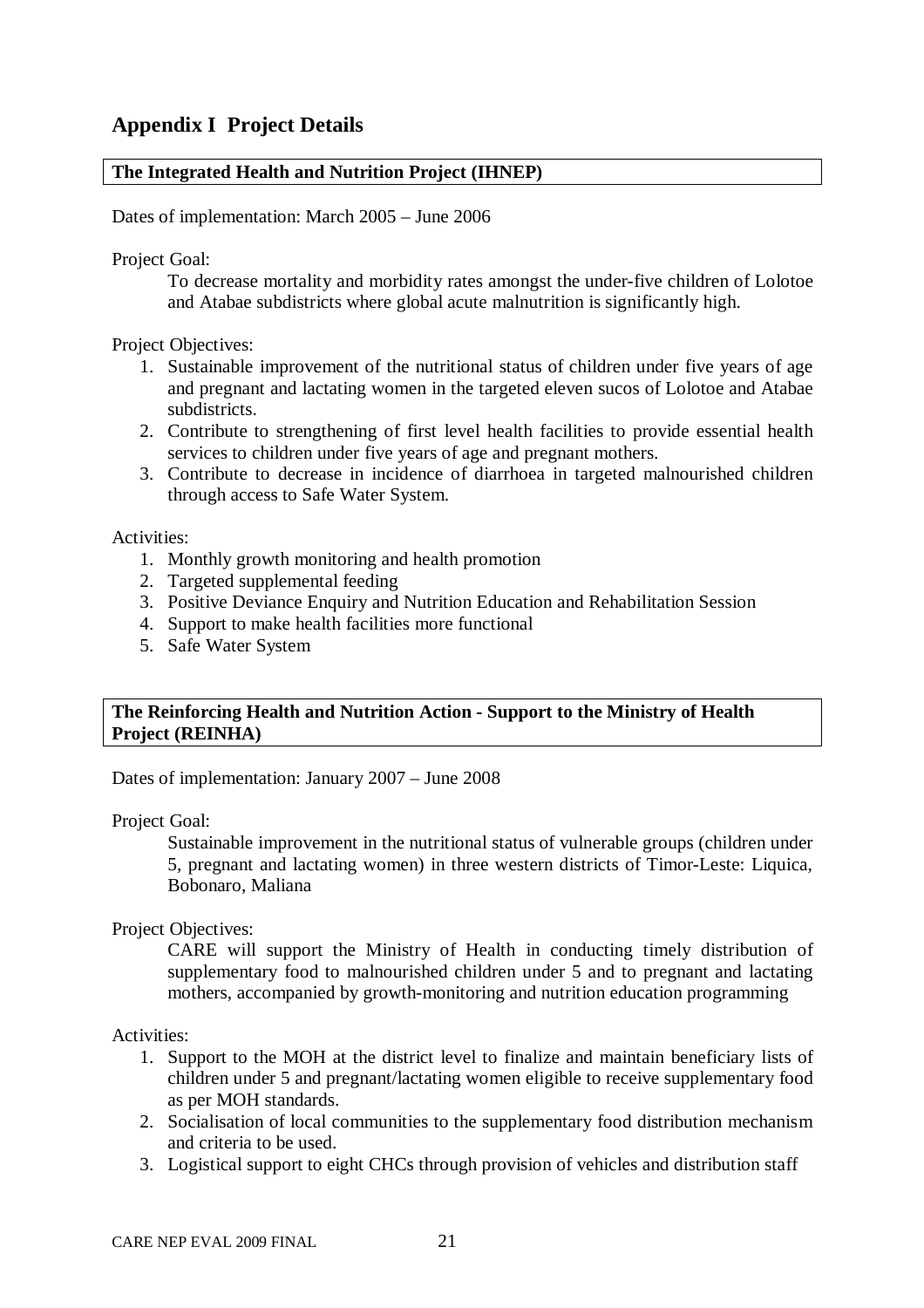- 4. In conjunction with the MOH, conduct monthly supplementary food distribution and growth monitoring for children under 5 and pregnant and lactating mothers;
- 5. Conduct nutrition education sessions with target beneficiaries (malnourished children and care givers) in agreed locations;
- 6. Carry out necessary repairs to the CHC storage facilities;
- 7. Support the MOH with the development and dissemination of health information materials.

#### **The Timor-Leste Nutrition Enhancement Project (NEP)**

Dates of implementation: June 2008 – June 2011

Project Goal:

Sustainable improvement in the nutritional status of vulnerable groups (children under 5, pregnant and lactating women) in three western districts of Timor-Leste: Covalima, Bobonara and Liquica

Project Objectives:

- 1. Increased capacity of community health volunteers to provide community health and nutrition related services and outreach to communities
- 2. Increased capacity of MOH staff to provide nutrition related services to children under 5 and pregnant and lactating women.
- 3. Local communities strengthened to have sustainable improvement in nutritional status, using local solutions and improved techniques

Activities:

- 1. Provide technical support to the MOH to implement Growth Monitoring and Supplementary Feeding programs in Bobonaro, Covalima, and Liquica districts, through Community Health Centres and Health Posts.
- 2. Provide refresher training and monitoring and evaluation as needed to ensure that the activities are done according to the new nutrition guidelines and protocols.
- 3. Support MOH to implement SISCA activities: 120 identified Community Health Volunteers, who have already received initial training by CARE, will receive support and mentoring, as well as further training. Support on the job will be provided during SISCA activities and outreach to communities.
- 4. Provide logistical support to transport supplementary food, staff, medicines, etc to the SISCA posts where CARE will be working (40 village health posts)
- 5. Develop integrated nutrition activities in 9 targeted communities that will combine nutrition education, health promotion, identification and promotion of positive behaviours, and improve food availability (e.g. cultivation of kitchen gardens);